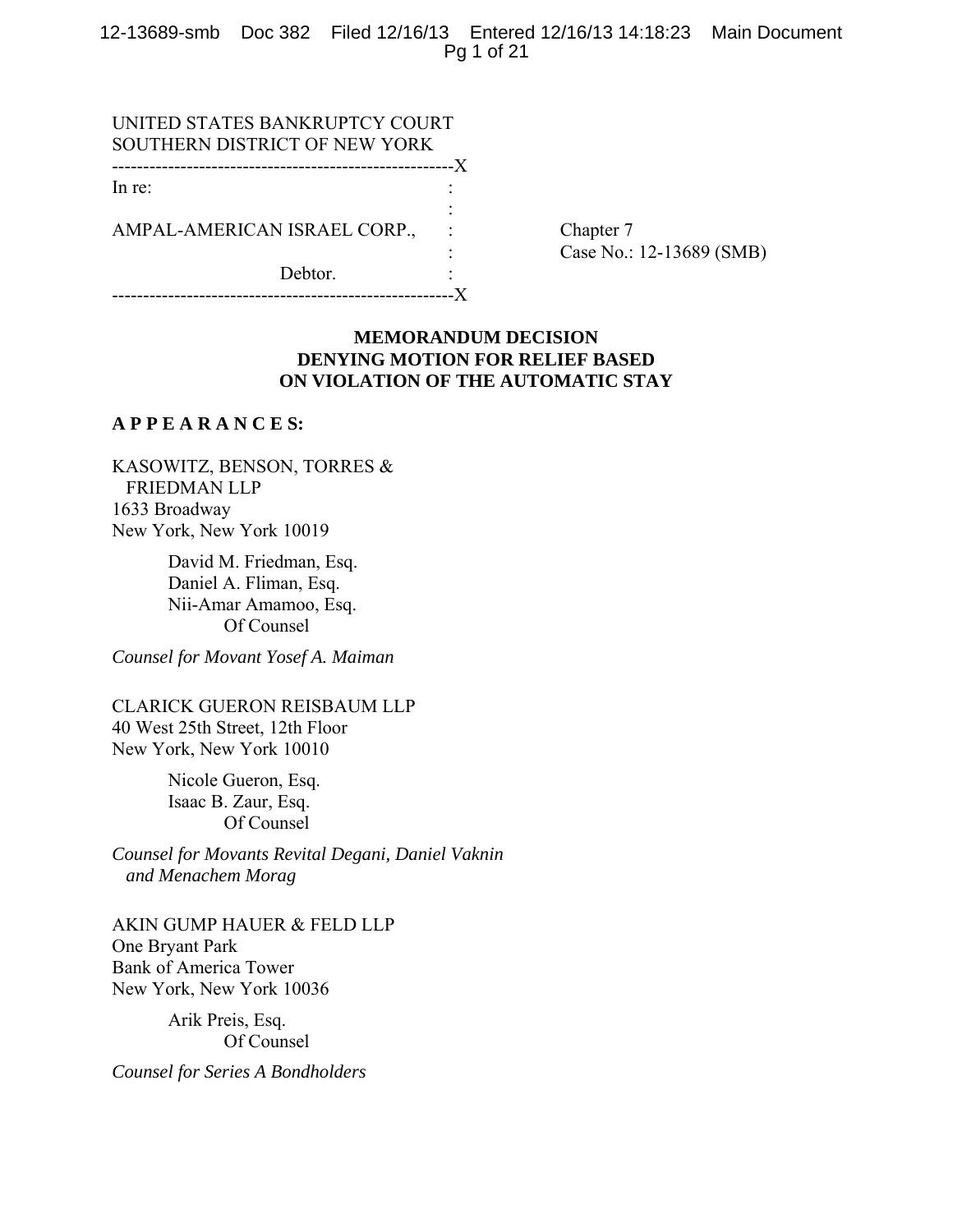#### 12-13689-smb Doc 382 Filed 12/16/13 Entered 12/16/13 14:18:23 Main Document Pg 2 of 21

COLE, SCHOTZ, MEISEL, FORMAN & LEONARD, P.A. 900 Third Avenue, 16th Floor New York, New York 10022

> Michael D. Sirota, Esq. Steven L. Klepper, Esq. Of Counsel

*Counsel for Movants Irit Eluz, Yoram Firon, Amit Mantsur, Erez Meltzer, Leo Malamud and Sabih Saylan* 

TARTER KRINKSY & DROGIN LLP 1350 Broadway, 11th Floor New York, New York 10018

> Scott S. Markowitz, Esq. Rocco A. Cavaliere, Esq. Of Counsel

*Counsel for Mishmeret-Trust Company Services Ltd and Shapira & Co.* 

NACHAMIE SPIZZ COHEN & SERCHUK, P.C. 425 Park Avenue New York, New York 10022

> Alex Spizz, Esq. Janice B. Grubin, Esq. Arthur Goldstein, Esq. Jill Makower, Esq. Of Counsel

*Counsel for Alex Spizz, Chapter 7 Trustee*

# **STUART M. BERNSTEIN United States Bankruptcy Judge:**

The Movants Irit Eluz, Yoram Firon, Amit Mantsur, Erez Meltzer, Leo Malamud, Sabih Saylan, Revital Degani, Daniel Vaknin, and Menachem Morag are former officers and directors of the debtor Ampal-American Israel Corporation ("Ampal"). In addition, the Movant Yosef A. Maiman is the principal shareholder and was or is the Chairman of the Board and President and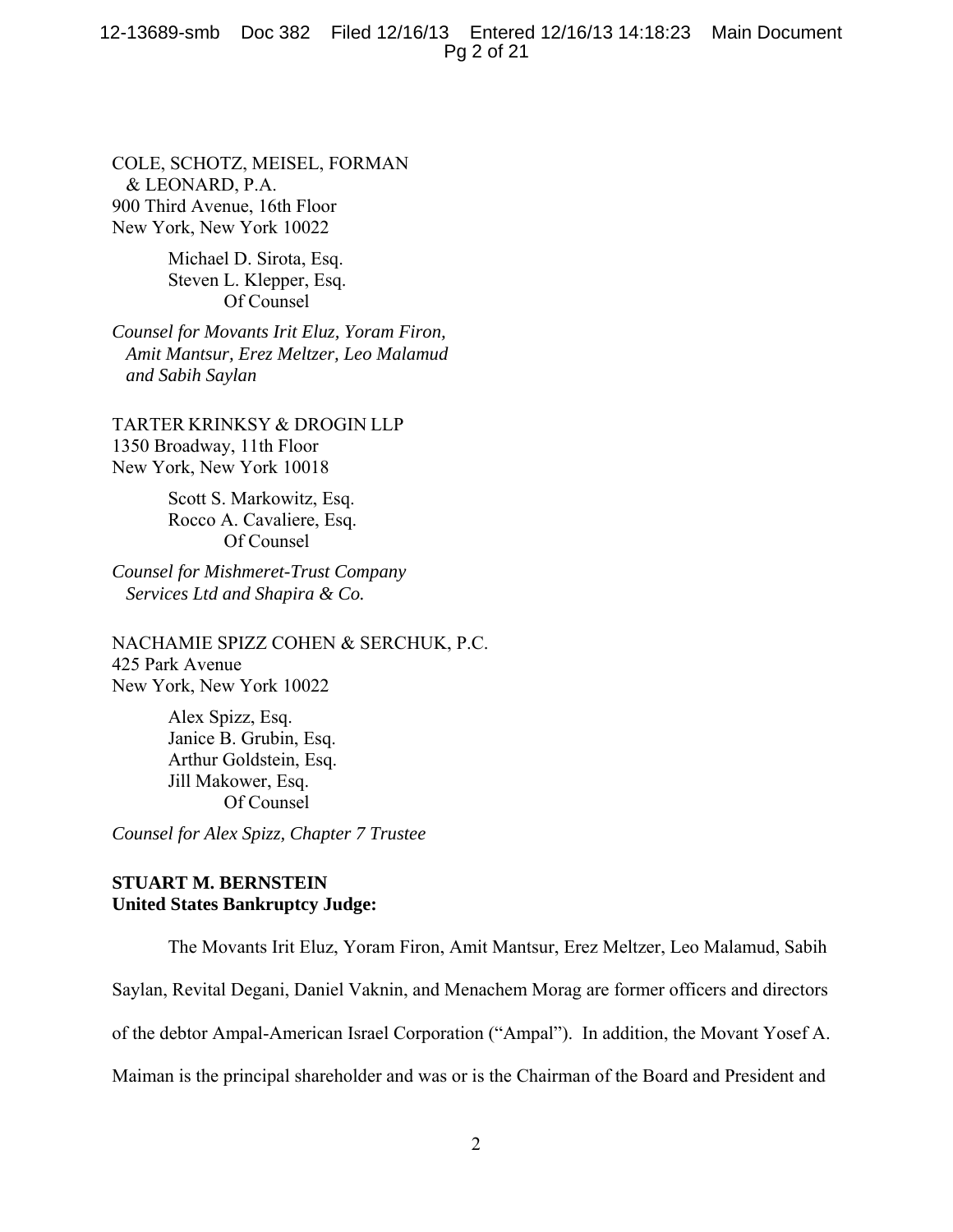### 12-13689-smb Doc 382 Filed 12/16/13 Entered 12/16/13 14:18:23 Main Document Pg 3 of 21

Chief Executive Officer of Ampal. Their motion seeks damages based on a violation of the automatic stay relating to a demand for payment made upon them by Ofer Shapira, an attorney for certain bondholders of Ampal. They also ask the Court to enforce the automatic stay, grant them standing to the extent necessary to enforce the automatic stay on behalf of the estate, and direct the chapter 7 trustee to discharge Shapira as attorney for Ampal's non-debtor subsidiaries.

 The Movants' request for prospective relief to enforce the automatic stay has been rendered moot by subsequent events. As explained below, the Movants have failed to demonstrate that they have standing to seek damages, and even if they have standing, they have failed to show that they are entitled to any damages. Finally, their request that the trustee discharge Shapira is premature. Accordingly, their motion is denied.

# **FACTS**

 Ampal is a New York corporation that was primarily engaged in the acquisition of interests in businesses located in the State of Israel or that were Israel-related. *In re Ampal-American Israel Corp.*, No. 12-13689, 2013 WL 1400346, at \*1 (Bankr. S.D.N.Y. Apr. 5, 2013). Its assets consist mainly of its interests in non-debtor, foreign subsidiaries. Ampal filed a chapter 11 petition in this Court on August 29, 2012, and at all relevant times, its principal non-affiliate debt consisted of three series of debentures, A, B and C, in the approximate aggregate sum of \$234 million. The following chart is taken directly from the information listed in the schedules and identifies the trustees of each series of debentures and the amount that Ampal claimed it owed with respect to each series: $<sup>1</sup>$ </sup>

 $\frac{1}{1}$ 

The schedules state that each of the debts is contingent and unliquidated.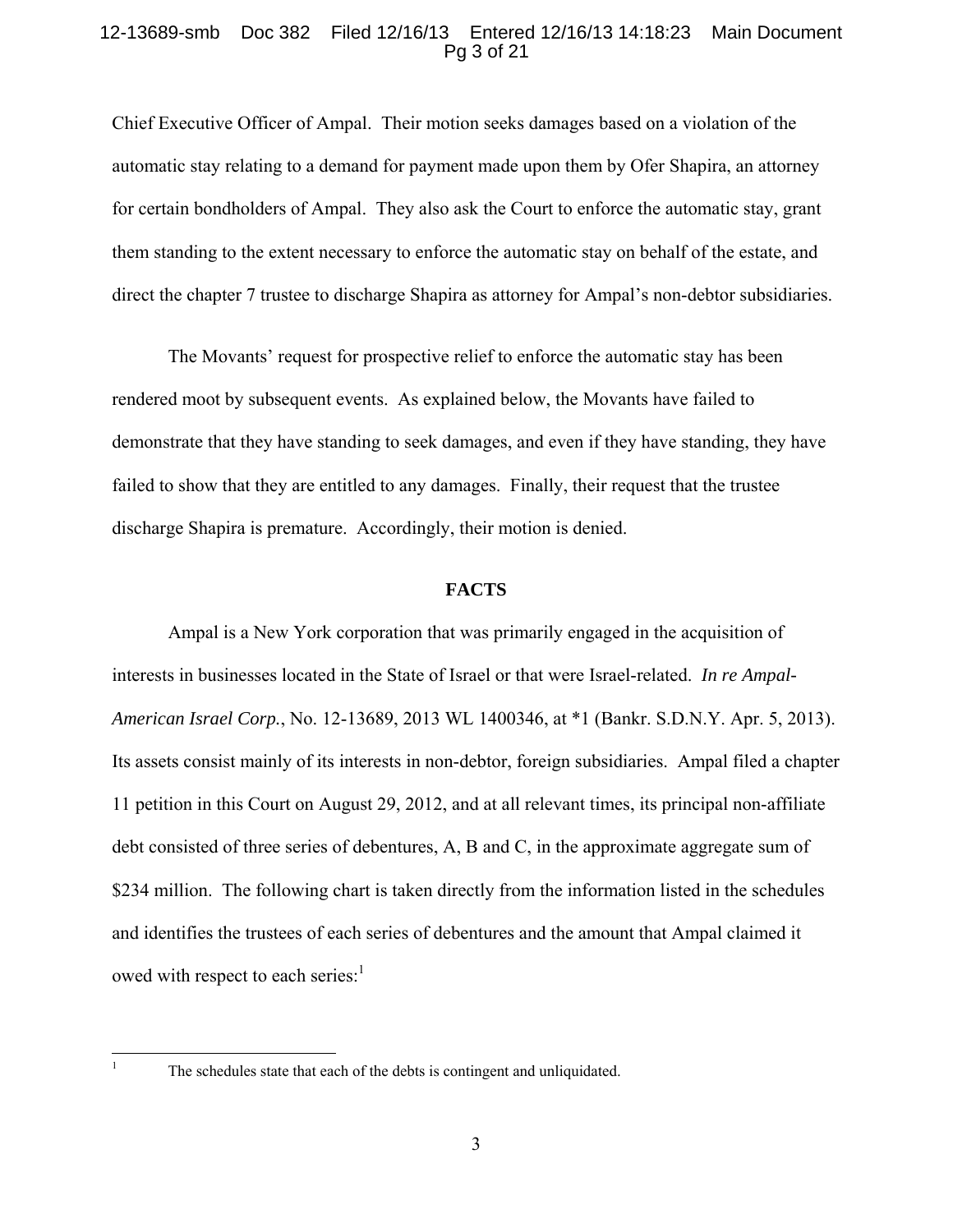# 12-13689-smb Doc 382 Filed 12/16/13 Entered 12/16/13 14:18:23 Main Document Pg 4 of 21

| <b>Series</b> | <b>Trustee</b>                                        | Amount $(\$)$ |
|---------------|-------------------------------------------------------|---------------|
| A             | Hermetic Trust (1975) Ltd.                            | 53,679,212    |
| В             | Reznik Paz Nevo R.P.N. Trusts 2007 Ltd.<br>("Reznik") | 136,288,554   |
|               | Mishmeret - Trusts Company Ltd.<br>"Mishmeret")       | 43,994,397    |

According to Schedule H, there are no co-debtors liable with Ampal for the debenture obligations. (*See Schedule H - Codebtors*, dated Oct. 12, 2012 (ECF Doc. # 37).)

 On September 25, 2012, the United States Trustee appointed an Official Committee of Unsecured Creditors (the "Committee") consisting of Hermetic, Reznik and Mishmeret. (*Appointment of Official Committee of Unsecured Creditors*, dated Sept. 25, 2012 (ECF Doc. #27).) The chapter 11 case was marked by strife between the Committee on the one hand and Ampal's officers and directors, including Maiman, on the other. *See Ampal*, 2013 WL 1400346, at \*1-4. This discord led to the appointment of a chapter 11 trustee. *Id.* at \*7. After a brief stewardship, the chapter 11 trustee moved to convert the case to chapter 7, and the motion was granted. (*Order Converting Chapter 11 Case to Chapter 7 and for Related Relief*, dated May 2, 2013 (ECF Doc. # 258).) The members of the creditors committee duly elected Alex Spizz to act as chapter 7 trustee. (*See United States Trustees' Report of Undisputed Election of Chapter 7 Trustee*, dated May 29, 2013, at 3-4 (ECF Doc. # 275).) Shapira, an Israeli attorney who represented Hermetic and Mishmeret at the election, voted his clients' proxies in favor of Spizz. (*Id.* at 3.)

Spizz thereafter sought authority to retain Shapira & Co. Advocates, Shapira's law firm, as special counsel to represent the estate's interests in Israel *nunc pro tunc* to the date of his election. (*See Chapter 7 Trustee's Application for Retention of Shapira & Co. Advocates as*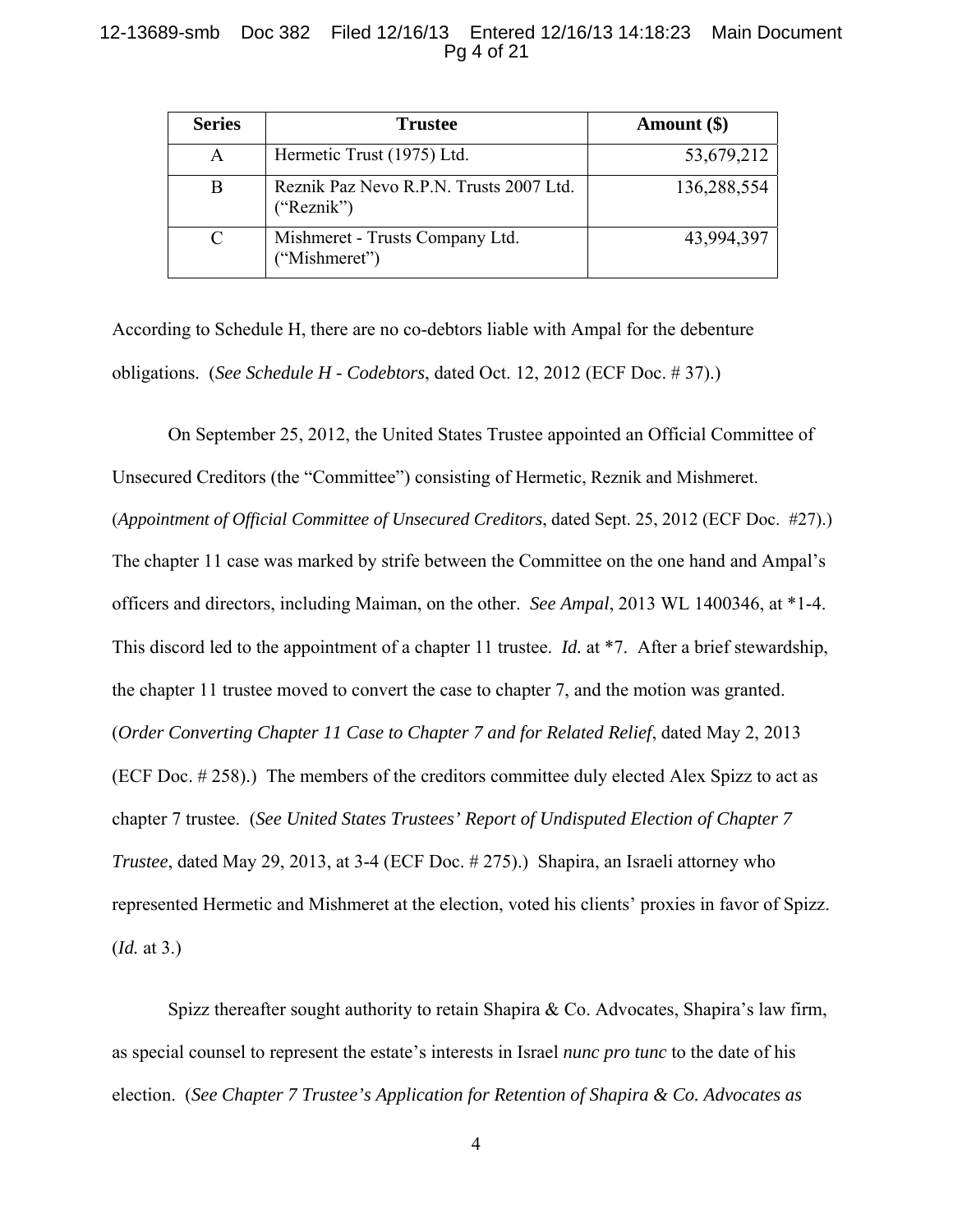# 12-13689-smb Doc 382 Filed 12/16/13 Entered 12/16/13 14:18:23 Main Document Pg 5 of 21

*Special Counsel to Trustee Pursuant to 11 U.S.C. § 327(e), Effective as of May 20, 2013*, dated June 24, 2013 (ECF Doc. # 291).) Maiman and the controlling shareholders objected, arguing, *inter alia*, that Shapira's concurrent representation of Hermetic and Mishmeret, two of the estate's largest creditors, was adverse to the estate. (*See Objection of Yosef A. Maiman and the Controlling Shareholders to Chapter 7 Trustee's Application to Retain Shapira & Co. Advocates as Special Counsel to Trustee Pursuant to 11 U.S.C. § 327(e)*, dated July 1, 2013, at ¶¶ 6-9 (ECF Doc. # 303).) At the July 11, 2013 hearing, and following a colloquy with the Court, Spizz withdrew his application with a view toward exercising Ampal's rights as shareholder to cause the non-debtor subsidiaries to hire Shapira.

#### **A. The October 4 Letter**

1

 On October 4, 2013, Shapira wrote a letter (the "October 4 Letter") to the Movants in his capacity as attorney for Hermetic and Mishmeret that caused the current dispute. (*Motion of Yosef A. Maiman, Irit Eluz, Yoram Firon, Amit Mantsur, Erez Meltzer, Leo Malamud, Sabih Saylan, Revital Degani, Daniel Vaknin, and Menachem Morag (I) to Enforce the Automatic Stay and, if Necessary, Confer Standing on the Movants Relating Thereto and (II) to Award Damages for Willful Stay Violations by the Debenture Parties and Shapira & Co. Advocates*, dated Oct. 22, 2013 (the "*Motion*"), at Ex. B-2 (ECF Doc. # 352).) The letter charged that the Movants had breached their fiduciary duties, committed waste and mismanaged Ampal and its subsidiaries by, among other things, approving loans to Maiman and his affiliates that damaged the "Company," disposing of assets, using their positions to obtain personal benefits to the detriment of the Company and its creditors, negligently supervising and mismanaging the Companies' tax

<sup>2</sup> The context of the letter indicates that "Company" referred to Ampal, and "Companies" referred to Ampal, Ampal Israel Ltd. and Merhav-Ampal Group Ltd.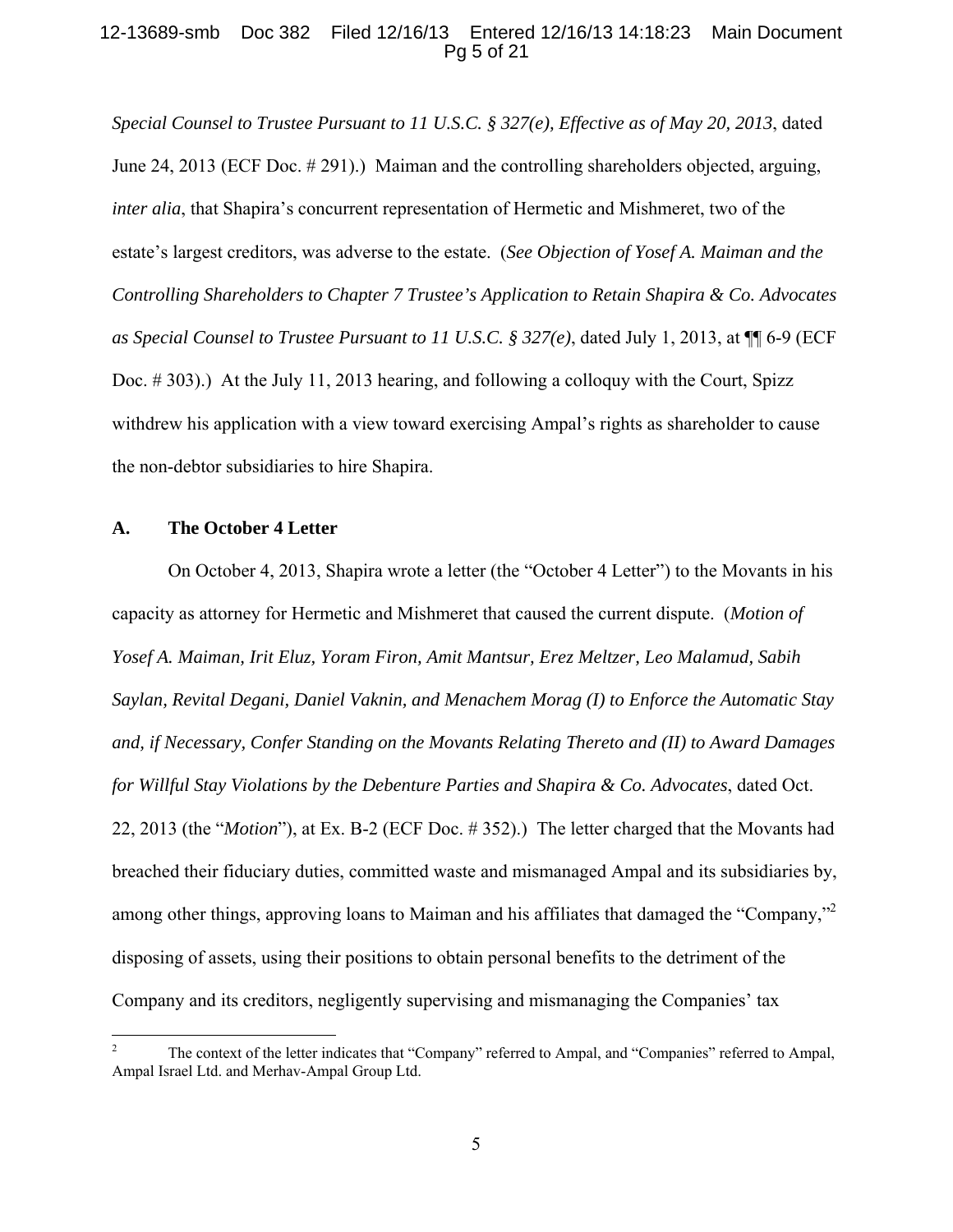## 12-13689-smb Doc 382 Filed 12/16/13 Entered 12/16/13 14:18:23 Main Document Pg 6 of 21

matters, filing chapter 11 without any settlement plan or reasonable purpose, presenting unreasonable arguments in chapter 11, deepening the Company's insolvency and improperly distributing funds. The letter concluded with a demand for payment or security for payment:

You are hereby required to pay our clients, immediately, the entire debts of the Company towards our clients or, alternatively, to immediately provide us with proper securities in order to guarantee full coverage of any sum that the Company does not pay our clients as part of the Company's liquidation proceedings.

(*Id.*)

 The October 4 Letter provoked a response. An attorney representing several of the Movants sent an email to Spizz that protested the October 4, 2013 Letter, and confirmed a discussion in which his clients demanded that Spizz (1) notify Shapira that his letter violated the automatic stay, (2) insist that Shapira withdraw the letter and cease efforts to assert the claims identified in his letter and (3) terminate Shapira's retention as attorney for the Ampal subsidiaries.<sup>3</sup> (*Motion*, Ex. C (email dated Oct. 14, 2013 1:22 PM).) Spizz responded that Shapira wrote the letter to preserve claims under Ampal's D&O policies, he had not taken any action other than writing the letter and had not violated the automatic stay and Spizz had no intention of allowing the bondholders or others to prosecute claims that belonged to the estate. (*Id.*, Ex. C (email dated Oct. 14, 2013 1:38 PM).)

# **B. This Motion**

 Not satisfied with Spizz's response, the Movants filed this motion*.* Hermetic and the Movants subsequently entered into a stipulation pursuant to which Hermetic withdrew the October 4 Letter as to Hermetic and acknowledged that the causes of action set forth in the letter

 $\frac{1}{3}$ 

The email referred to the author's October 11, 2013 letter which was not provided to the Court.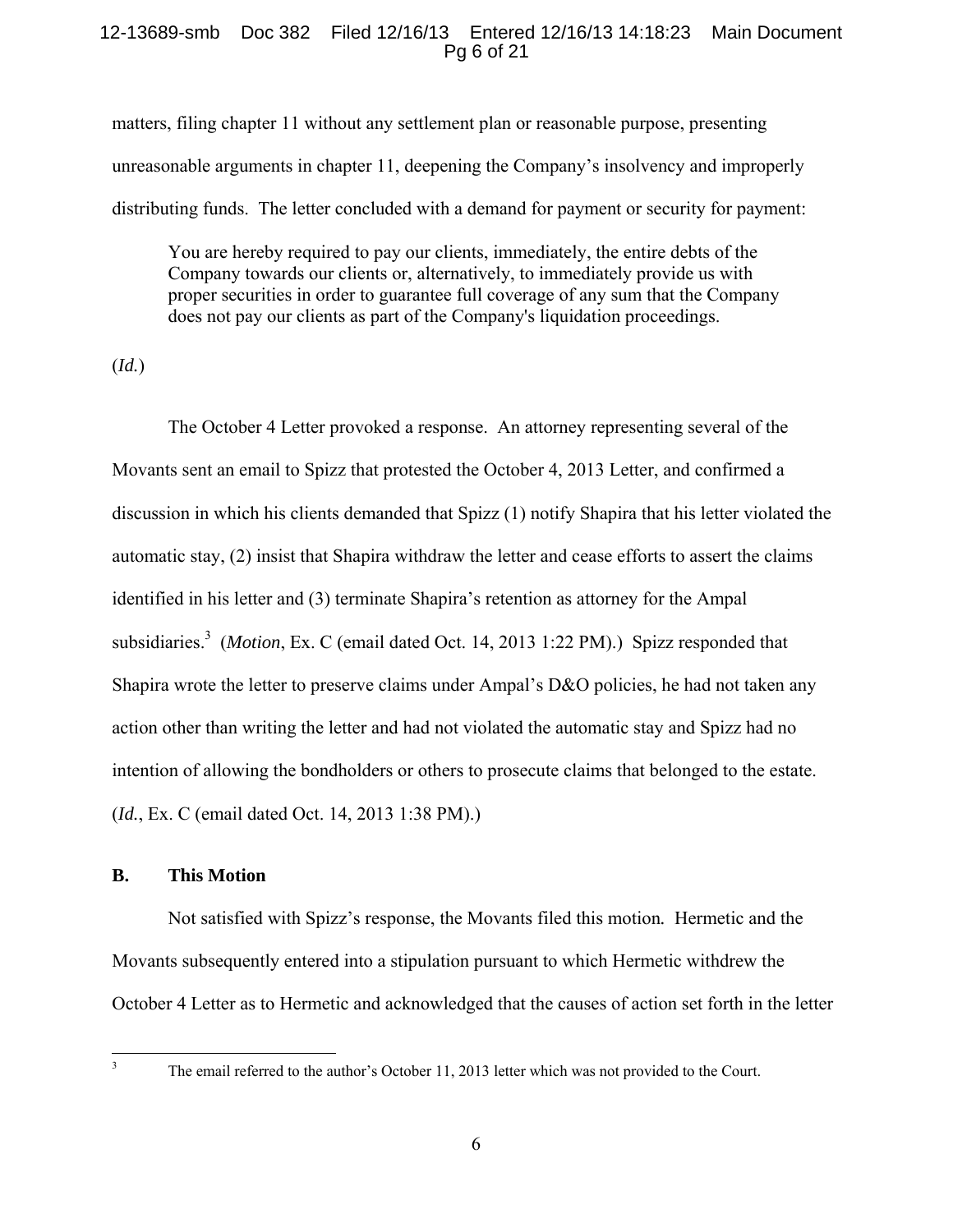### 12-13689-smb Doc 382 Filed 12/16/13 Entered 12/16/13 14:18:23 Main Document Pg 7 of 21

were property of Ampal's estate. (*Stipulation and Agreed Order*, dated Nov. 18, 2013, at ¶ 1 (ECF Doc. # 375).) The stipulation resolved all of the issues raised by the motion as between the Movants and Hermetic. (*Id.* at ¶ 3.)

 Spizz, Mishmeret and Shapira filed oppositions, and argued that the Movants lack standing to seek to enforce the automatic stay or recover damages under 11 U.S.C.  $\S 362(k)$ . (*Chapter 7 Trustee's Opposition to Motion of Yosef A. Maiman, Irit Eluz, Yoram Firon, Amit Mantsur, Erez Meltzer, Leo Malamud, Sabih Saylan, Revital Degani, Daniel Vaknin, and Menachem Morag (I) to Enforce the Automatic Stay and, if Necessary, Confer Standing on the Movants Relating Thereto and (II) to Award Damages for Willful Stay Violations by the Debenture Parties and Shapira & Co. Advocates*, Nov. 7, 2013 ("*Spizz Opposition*"), at ¶¶ 5-14, 20-22) (ECF Doc. # 362); *Objection of Mishmeret-Trust Company Services Ltd and Shapira & Co. to Motion to (I) Enforce the Automatic Stay and, if Necessary, Confer Standing on the Movants Relating Thereto and (II) to Award Damages for Willful Stay Violations*, dated Nov. 8, 2013 ("*Mishmeret Opposition*"), ¶¶ 12-14 (ECF Doc. # 364).) Spizz also maintained that the October 4 Letter did not seek to exercise control over property of the estate, and did not, therefore, violate automatic stay, (*Spizz Opposition* at ¶¶ 17-18), the Movants had failed to prove damages under Bankruptcy Code § 362(k), (*id.* at ¶¶ 23-30), and since the nondebtor subsidiaries rather than the estate employed Shapira, there was no basis for the Court to direct Spizz to terminate Shapira. (*Id.* at ¶¶ 32.)

 Mishmeret and Shapira also contended that the October 4 Letter was not intended to assert estate claims as opposed to claims personal to Mishmeret, and even if the demand touched upon estate claims, it did not cause any injury to the estate. (*Mishmeret Objection* at ¶¶ 6-10.) Finally, like Spizz, Mishmeret argued that the Court should not compel Spizz to terminate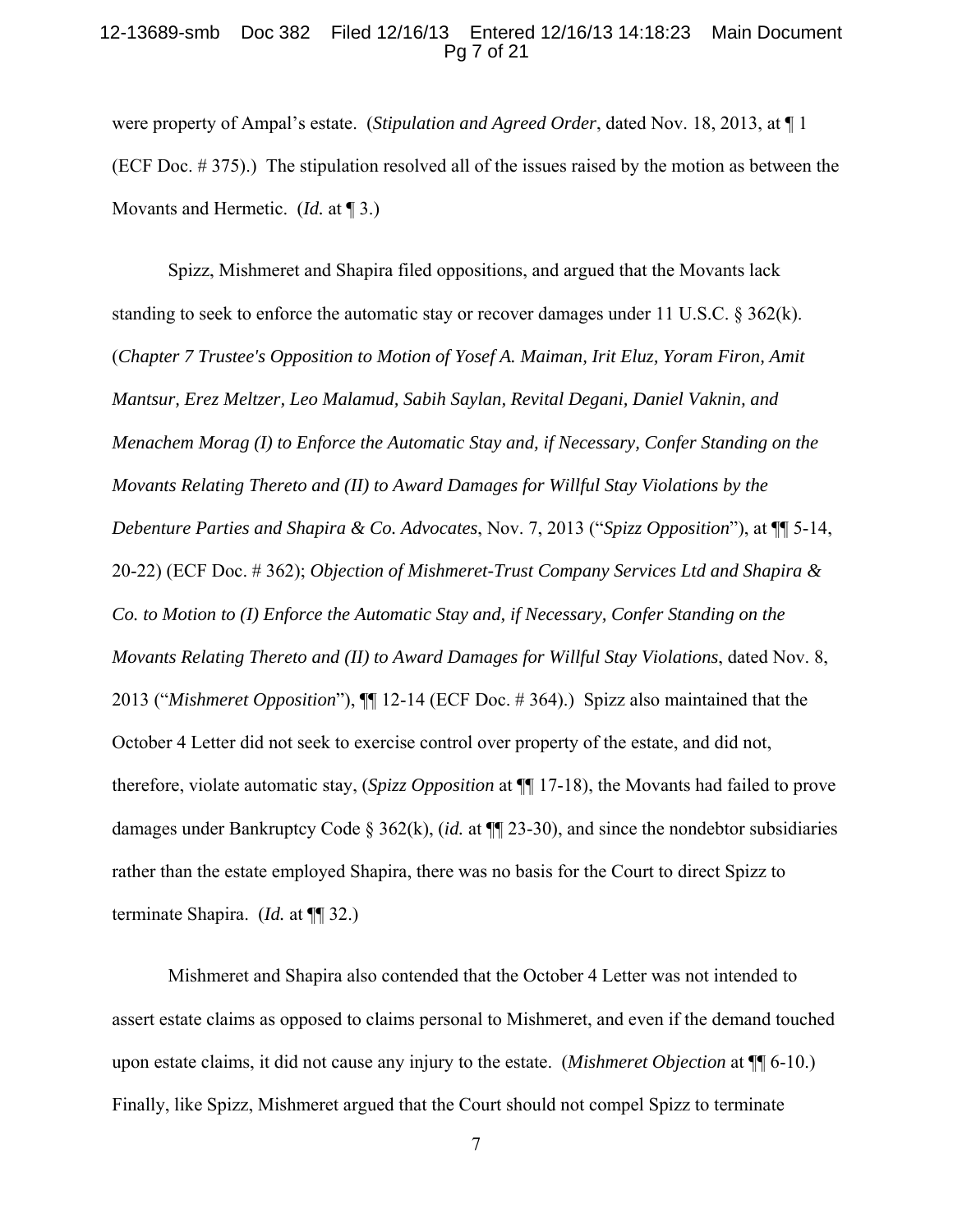#### 12-13689-smb Doc 382 Filed 12/16/13 Entered 12/16/13 14:18:23 Main Document Pg 8 of 21

Shapira because Shapira was retained by the non-debtor affiliates, (*id.* at ¶ 15), and moreover, disqualification is a harsh remedy and the Movants had failed to show a basis for disqualifying Shapira. (*Id.* at ¶¶ 16-17.)

 The Court conducted a hearing on the motion on November 14, 2013. Counsel for Mishmeret and Shapira reiterated during oral argument that Mishmeret did not intend to assert claims that belonged to the estate, (Transcript of hearing, held Nov. 14, 2013, at 21, 23 ("Tr.") (ECF Doc. # 374)), and agreed not to pursue those claims. (*Id.* at 25.) I deem Mishmeret's and Shapira's concession to constitute a withdrawal of the October 4 Letter to the extent it demanded payment or security for a claims that belong to the estate. In addition, at the end of the hearing, the Court directed Mishmeret and Shapira not to interfere with property of the estate or assert estate claims. (*Id.* at 33-34.)

 The request for prospective relief to enforce the automatic stay has been rendered moot by Mishmeret's and Shapira's concession and the Court's direction.<sup>4</sup> This leaves for consideration the Movants' request for damages and a direction that Spizz discharge Shapira.

 $\overline{a}$ 

<sup>4</sup> The Movants request for standing to the extent necessary to enforce the automatic stay is similarly moot. The Court can confer standing on an estate representative (usually the unsecured creditors' committee in a chapter 11 case) where the debtor in possession unjustifiably fails to bring the action or assert the right. *Unsecured Creditors Comm. of Debtor STN Enters., Inc. v. Noyes* (*In re STN Enters.*), 779 F.2d 901, 904 (2d Cir. 1985). The Court may also confer standing with the consent of the trustee provided the delegation of standing is in the best interest of the estate and necessary and beneficial. *Commodore Int'l Ltd. v. Gould* (*In re Commodore Int'l Ltd.*), 262 F.3d 96, 98 (2d Cir. 2001). Since there is no further need for prospective relief, the request for standing to procure that relief is also unnecessary.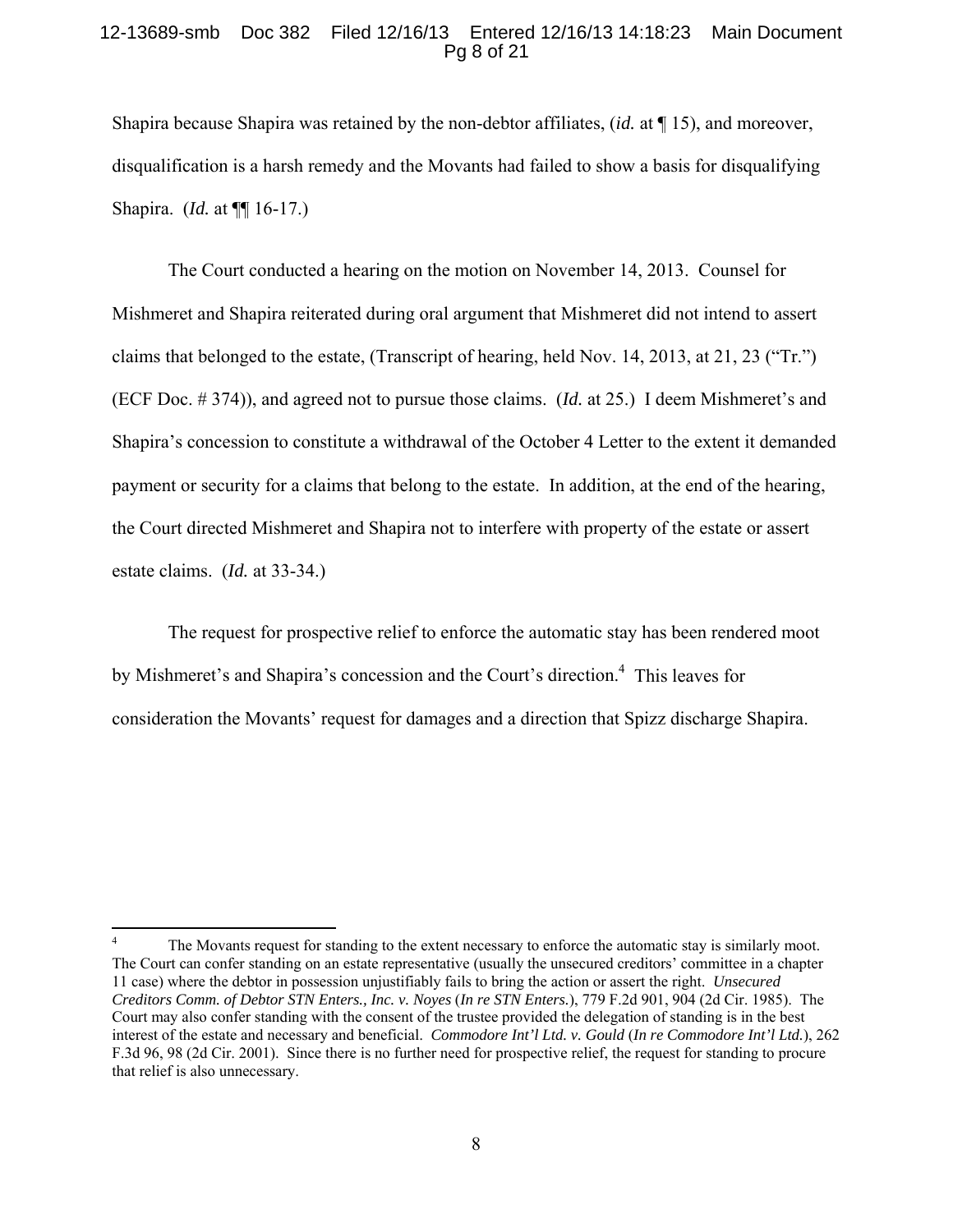#### 12-13689-smb Doc 382 Filed 12/16/13 Entered 12/16/13 14:18:23 Main Document Pg 9 of 21

#### **DISCUSSION**

# **A. Standing**

 The party invoking federal jurisdiction bears the burden of establishing its standing. *Lujan v. Defenders of Wildlife*, 504 U.S. 555, 560 (1992). "[T]he question of standing is whether the litigant is entitled to have the court decide the merits of the dispute or of particular issues. This inquiry involves both constitutional limitations on federal-court jurisdiction and prudential limitations on its exercise." *Warth v. Seldin*, 422 U.S. 490, 498 (1975). Constitutional, or Article III standing, "imports justiciability: whether the plaintiff has made out a 'case or controversy' between himself and the defendant within the meaning of Art. III." *Id.* To qualify for standing under Article III, "a claimant must present an injury that is concrete, particularized, and actual or imminent; fairly traceable to the defendant's challenged behavior; and likely to be redressed by a favorable ruling." *Davis v. Fed. Election Comm'n*, 554 U.S. 724, 733 (2008).

 In addition, the litigant must demonstrate prudential standing. "[P]rudential standing encompasses 'the general prohibition on a litigant's raising another person's legal rights, the rule barring adjudication of generalized grievances more appropriately addressed in the representative branches, and the requirement that a plaintiff's complaint fall within the zone of interests protected by the law invoked.'" *Elk Grove Unified Sch. Dist. v. Newdow*, 542 U.S. 1, 12 (2004) (quoting *Allen v. Wright*, 468 U.S. 737, 751 (1984)); *accord Devlin v. Scardelletti*, 536 U.S. 1, 7 (2002). Prudential limitations on standing are especially important in bankruptcy proceedings which often involve numerous parties who may seek to assert the rights of third parties for their own benefit. *Kane v. Johns-Manville Corp.* (*In re Johns-Manville Corp.*), 843 F.2d 636, 644 (2d Cir. 1988) ("The prudential concerns limiting third-party standing are particularly relevant in the bankruptcy context. Bankruptcy proceedings regularly involve numerous parties, each of whom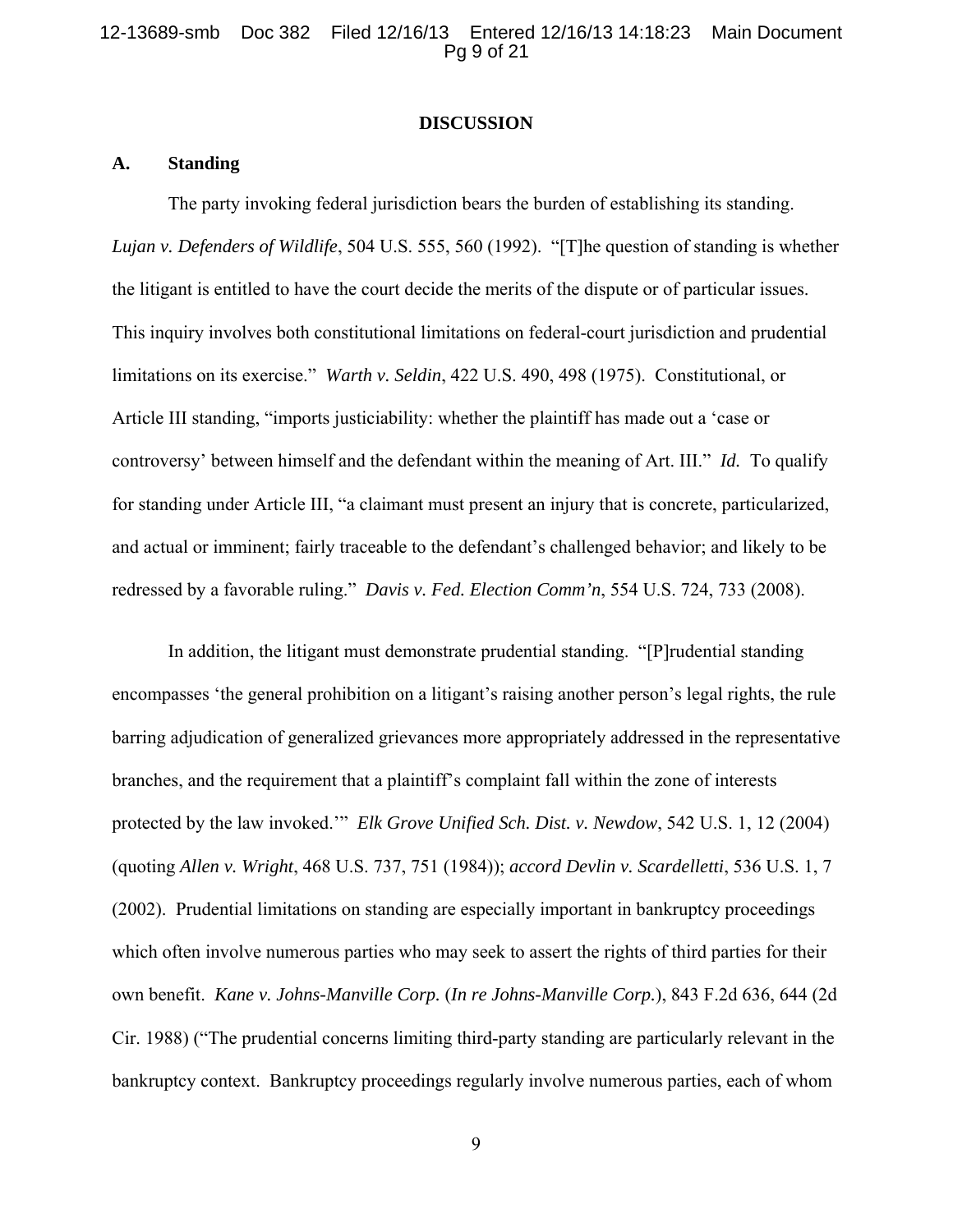# 12-13689-smb Doc 382 Filed 12/16/13 Entered 12/16/13 14:18:23 Main Document Pg 10 of 21

might find it personally expedient to assert the rights of another party even though that other party is present in the proceedings and is capable of representing himself.")

 The Movants have demonstrated Article III standing. "All they need show in order to demonstrate an Article III case or controversy is . . . some probability of a tangible benefit from winning the suit." *Tucker v. United States Dep't of Commerce*, 958 F.2d 1411, 1415 (7th Cir. 1992). The Movants claim they suffered actual injury because they were forced to incur legal fees and expenses in response to the October 4 Letter, including the prosecution of this motion. Their injury is directly traceable to Mishmeret's and Shapira's actions and their injury will be redressed by a favorable ruling if the Court awards damages.

 Prudential standing is a tougher question because the Movants must show that their claim falls within the zone of interests protected by the automatic stay and they are asserting their own rights.<sup>5</sup> The automatic stay is plainly intended to protect the debtor and property of the estate, *see* H.R. REP. NO. 95-595, at 340 (1977), *reprinted in* 1978 U.S.C.C.A.N. 5963, 6297, but it also protects creditors against the acts of a creditor who attempts to jump the line and seize property of the estate to satisfy its claim:

The automatic stay also provides creditor protection. Without it, certain creditors would be able to pursue their own remedies against the debtor's property. Those who acted first would obtain payment of the claims in preference to and to the detriment of other creditors. Bankruptcy is designed to provide an orderly liquidation procedure under which all creditors are treated equally. A race of diligence by creditors for the debtor's assets prevents that.

*Id.*; S. REP. NO. 95-989, at 49 (1978), *reprinted in* 1978 U.S.C.C.A.N. 5787, 5835; *see Ostano Commerzanstalt v. Telewide Sys., Inc.*, 790 F.2d 206, 207 (2d Cir. 1986) ("Since the purpose of

 $\overline{a}$ 

<sup>5</sup> The parties' dispute does not implicate the rule that bars the adjudication of generalized grievances more appropriately left to the representative branches.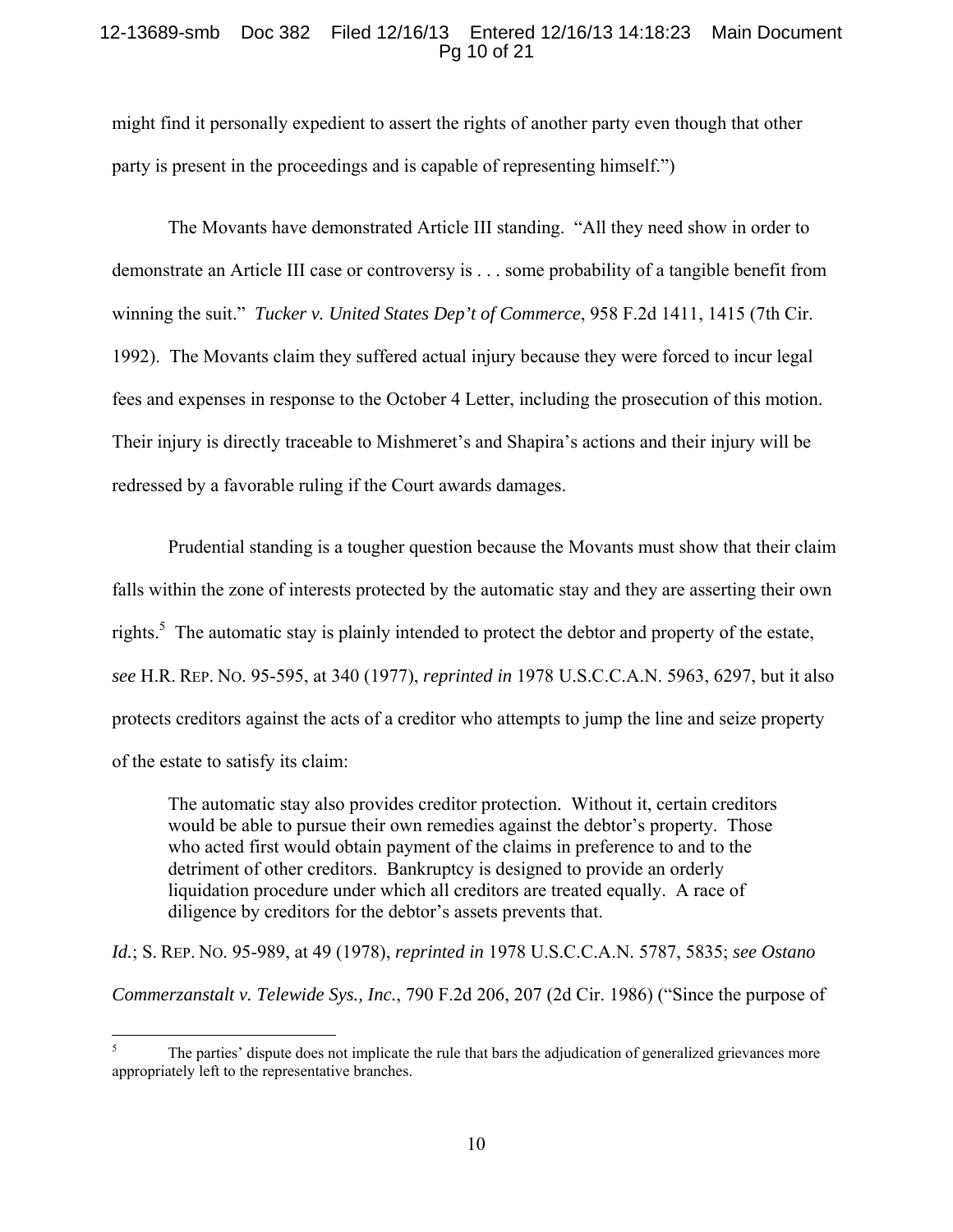# 12-13689-smb Doc 382 Filed 12/16/13 Entered 12/16/13 14:18:23 Main Document Pg 11 of 21

the stay is to protect creditors as well as the debtor, the debtor may not waive the automatic stay.") Thus, any violation of the automatic stay that impairs a creditor's distribution falls within the zone of interests protected by the automatic stay.

In addition, Bankruptcy Code § 362(k)(1) (formerly § 362(h))<sup>6</sup> confers a private right to sue for damages on behalf of an *individual* injured by a willful violation of the automatic stay. The opposition maintains that § 362(k) only applies to individual *debtors*, but the plain language of the provision also applies to individual *creditors*. *St. Paul Fire & Marine Ins. Co. v. Labuzan*, 579 F.3d 533, 543 (5th Cir. 2009) ("Accordingly, based on § 362(k)'s plain language, the abovediscussed congressional purpose of § 362(k) to provide both debtor and creditor protection, and the weight of authority finding creditor-standing, we hold debtors and creditors are entities whose grievances fall 'within the zone of interests' protected by § 362(k)."); *Homer Nat'l Bank v. Namie*, 96 B.R. 652, 655 (W.D. La. 1989) ("If Congress intended to limit the remedies in § 362(h) to debtors it could have done so by the simple expedient of replacing the term 'individual' with 'debtor.' Congress chose not to do so, and this court is unwilling to impose limitations not supported by the statutory language, jurisprudence, or legislative history."); In re *Int'l Forex of Cal., Inc.*, 247 B.R. 284, 291 (Bankr. S.D. Cal. 2000) ("Based on the weight of authority on this issue, this Court finds that the Creditors have standing under  $\S 362(h)$  to seek damages for alleged stay violations."); *In re Prairie Trunk Ry.*, 112 B.R. 924, 929 (Bankr. N.D. Ill. 1990) ("The weight of persuasive case authority is that only a debtor or creditor may attack

 $\frac{1}{6}$ Section  $362(k)(1)$  states:

Except as provided in paragraph (2), an individual injured by any willful violation of a stay provided by this section shall recover actual damages, including costs and attorneys' fees, and, in appropriate circumstances, may recover punitive damages.

Originally designated as  $\S 362(h)$ , the section was redesignated as  $\S 362(k)(1)$  under the Bankruptcy Abuse Prevention and Consumer Protection Act of 2005, Pub. L. No. 109-8, § 305, 119 Stat. 23 (2005).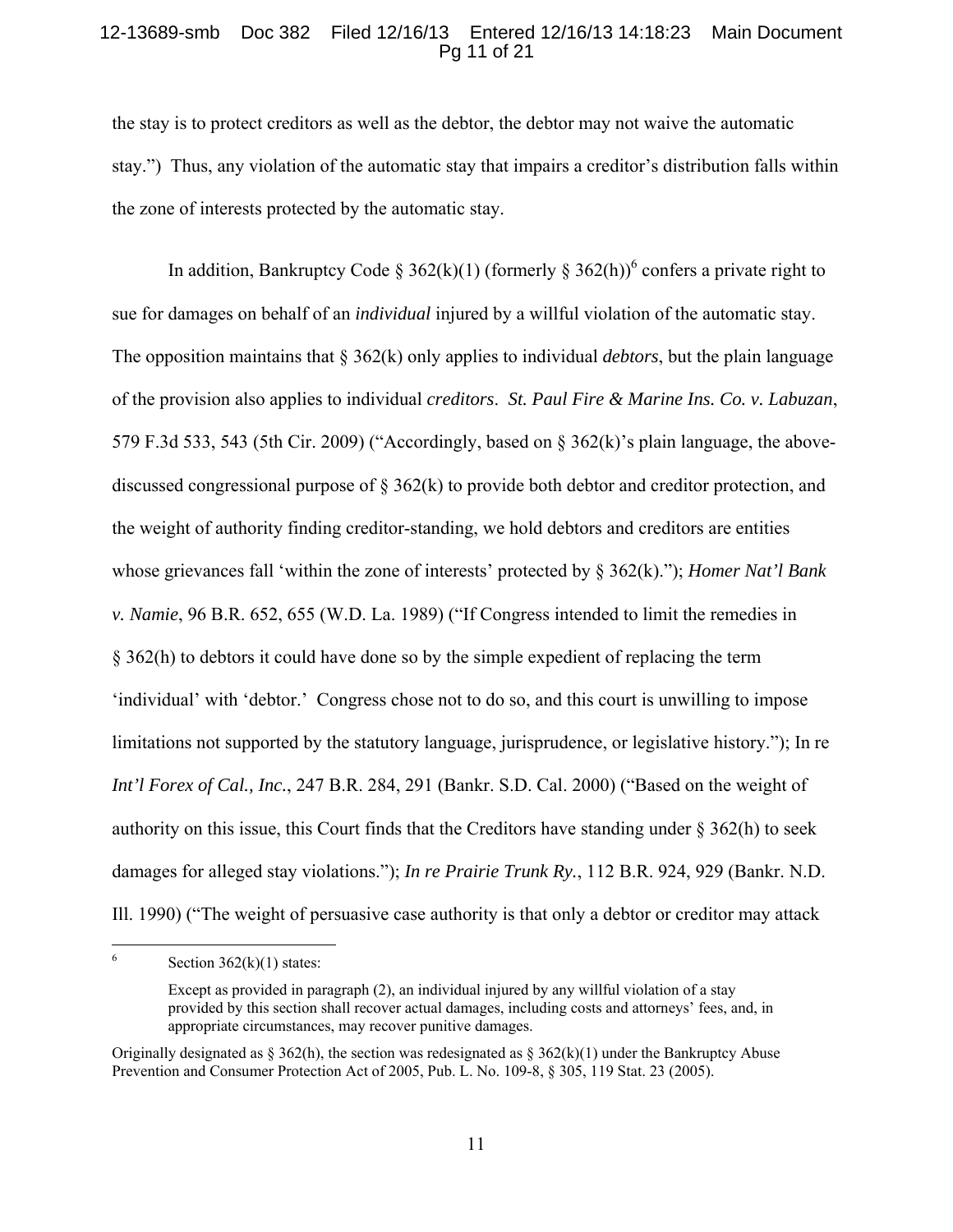# 12-13689-smb Doc 382 Filed 12/16/13 Entered 12/16/13 14:18:23 Main Document Pg 12 of 21

any acts in violation of the automatic stay." (internal quotation marks omitted)); *cf. Maritime Asbestosis Legal Clinic v. LTV Steel Co.* (*In re Chateaugay Corp.*), 920 F. 2d 183, 186-87 (2d Cir. 1990) (concluding that Bankruptcy Code § 362(h) cannot be invoked by a corporate debtor and is limited to debtors who are natural persons). Non-individuals and those individuals who seek non-monetary relief still have recourse under the bankruptcy court's civil contempt power, *Barnett Bank of Se. Ga., N.A. v. Trust Co. Bank of Se. Ga., N.A.* (*In re Ring*), 178 B.R. 570, 576 (Bankr. S.D. Ga. 1995), although § 362(k) does not require a finding of maliciousness or bad faith and is less stringent than the standard for holding a person in civil contempt.<sup>7</sup> In re *Chateaugay Corp.*, 920 F.2d at 186; *Crysen/Montenay Energy Co. v. Essen Assocs., Inc.* (*In re Crysen/Montenay Energy Co.*), 902 F.2d 1098, 1104-05 (2d Cir. 1990).

 The Movants are individuals, they allege damages resulting from a violation of the automatic stay, and § 362(k)(1) appears to grant them standing. Nevertheless, § 362(k)(1) is subject to two limitations. First, the creditor seeking relief must allege an injury in his capacity as a creditor of the estate rather than in some other capacity. *Eakin v. Goffe, Inc.* (*In re 110 Beaver St. P'ship*), 355 F. App'x 432, 439 n. 9 (1st Cir. 2009) (To have standing under § 362(k), "the creditor must be able to allege an injury as a creditor from the violation of the automatic stay."); *Labuzan*, 579 F.3d at 545 ("[W]e hold: pursuant to § 362(k), the Labuzans, as *prepetition creditors* of CTL, have standing to assert a claim against St. Paul. Accordingly, to the extent the Labuzans' claims are based on their status as *owners/equity holders* of CTL, § 362(k) cannot be invoked." (emphasis in original)); *cf. Siskin v. Complete Aircraft Servs., Inc.* (*In re Siskin*), 231 B.R. 514, 519 (Bankr. E.D.N.Y. 1999) (debtor's spouse, who was not a creditor of

 $\frac{1}{7}$ 

The Movants have not invoked the Court's contempt power.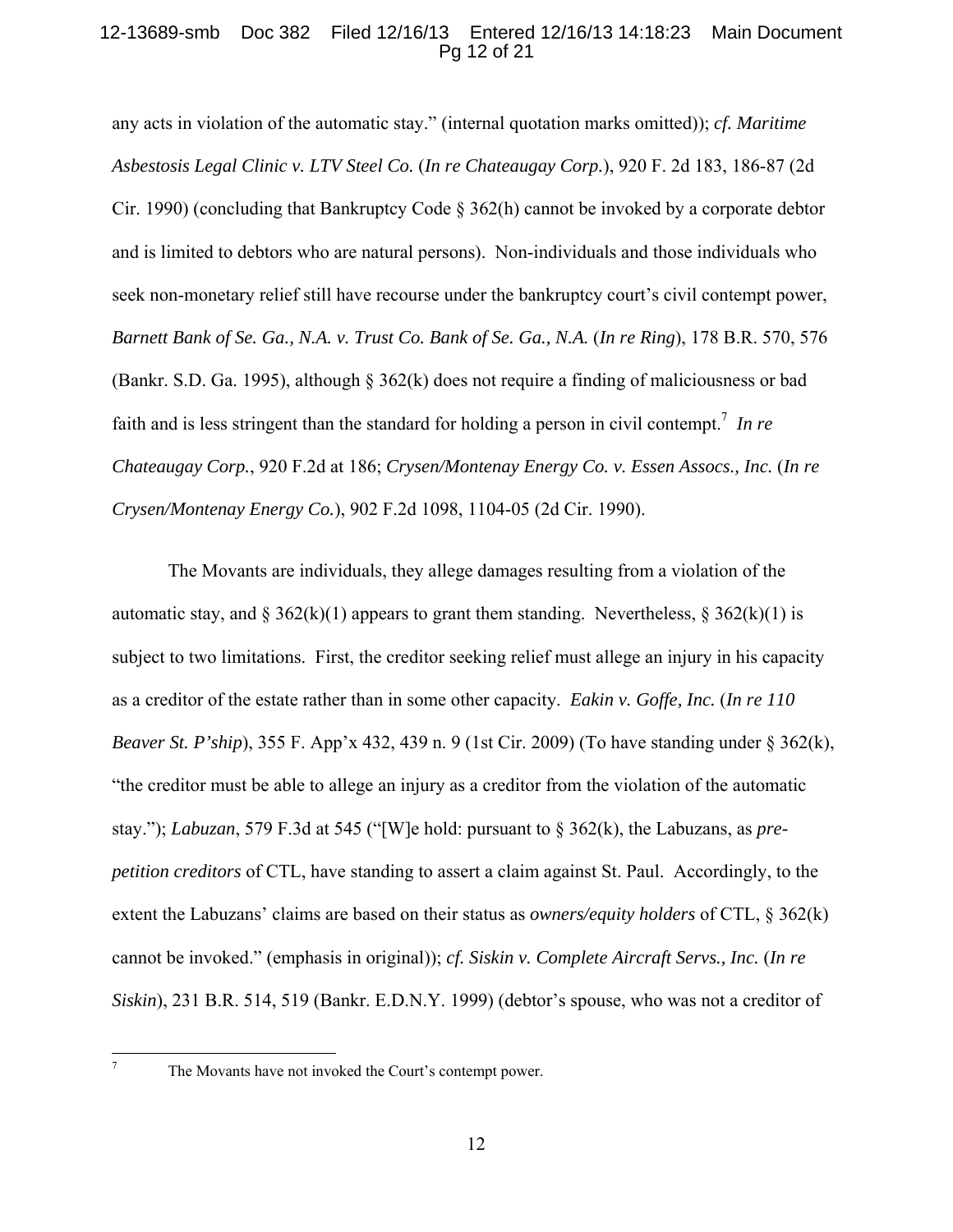# 12-13689-smb Doc 382 Filed 12/16/13 Entered 12/16/13 14:18:23 Main Document Pg 13 of 21

the estate and was forced to satisfy a claim asserted in violation of the automatic stay, had no standing under Bankruptcy Code § 362(h) to seek damages from violator); *Metro. Life Ins. Co. v. Alside Supply Ctr.* (*In re Clemmer*), 178 B.R 160, 165 (Bankr. E.D. Tenn. 1995) (concluding that non-creditor garnishee lacked standing to seek relief under Bankruptcy Code § 362(h)); *In re Prairie Trunk Ry.*, 112 B.R. at 927 (purchaser of debtor's assets lacked standing under Bankruptcy Code § 362(h) to claim that secured creditor's seizure of collateral in violation of the automatic stay was void). $8\,$  In other words, the fact that someone is a pre-petition creditor is not a foot in the door that allows the creditor to recover damages for injuries suffered to its noncreditor interests.

 Second, the creditor must assert a claim for his own direct injury and not a claim that belongs to the estate. *See Labuzan*, 579 F.3d at 545. "If a claim is a general one, with no particularized injury arising from it, and if that claim could be brought by any creditor of the debtor, the trustee is the proper person to assert the claim." *See St. Paul Fire & Marine Ins. Co. v. PepsiCo., Inc.*, 884 F.2d 688, 701 (2d Cir. 1989).

 The typical example of a claim that satisfies these prudential limitations involves a violation of the stay that impairs a pre-petition secured creditor's interest in specific property of the estate.<sup>9</sup> A recent decision by Chief Judge Morris, *In re Killmer*, No. 07-36011, 2013 WL

 $\overline{a}$ 

<sup>8</sup> In *Meoli v. Huntington Nat'l Bank* (*In re Teleservices Group, Inc.*), 463 B.R. 28 (Bankr. W.D. Mich. 2012), the court concluded that a defendant facing double liability based on an avoidance action brought by the trustee and an unfair enrichment action brought by a creditor in violation of the automatic stay had standing to enjoin the creditor's suit because it "clearly risks additional loss if both lawsuits proceed unabated." *Id.* at 32. The court did not discuss the standing of a non-creditor to invoke the automatic stay.

<sup>9</sup> This is not necessarily the only situation in which a creditor can assert a claim based upon the violation of the automatic stay. *See Labuzan*, 579 F.3d at 545 (declining to hold the only secured creditors have standing under Bankruptcy Code § 362(k) to challenge automatic stay violations).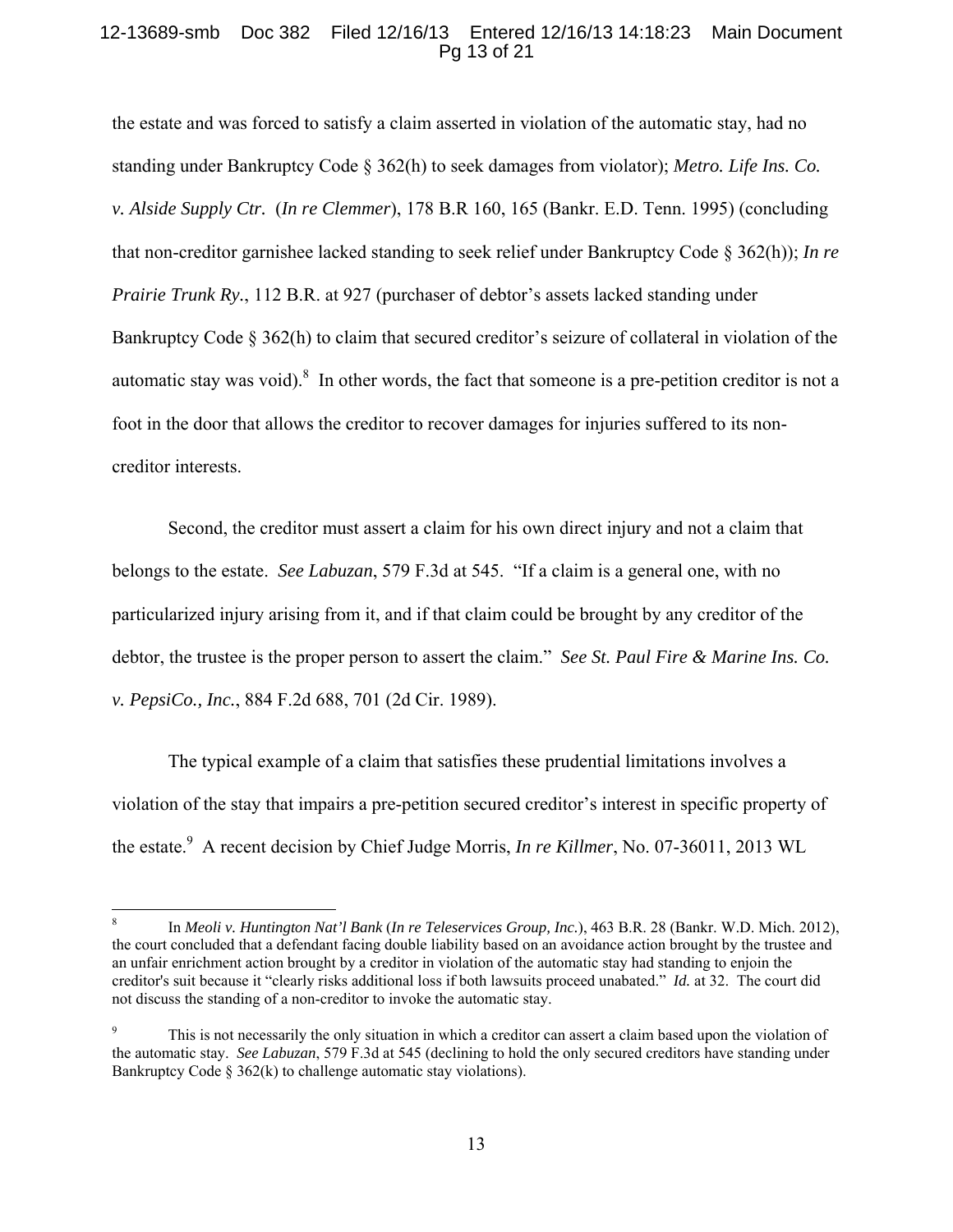### 12-13689-smb Doc 382 Filed 12/16/13 Entered 12/16/13 14:18:23 Main Document Pg 14 of 21

6038838 (Bankr. S.D.N.Y. Nov. 15, 2013), is instructive. There, Beneficial Home Service Corporation ("Beneficial") held a security interest in the debtor's property. While the bankruptcy case was open, the debtor's property was sold at a tax sale conducted in violation of the automatic stay and title was transferred to the purchaser. The tax sale cut off Beneficial's lien. Beneficial subsequently commenced a foreclosure action and moved to re-open the nowclosed bankruptcy case to assert that the tax sale violated the automatic stay, and was void.

 Chief Judge Morris granted the motion over the objection of the tax sale purchaser. After observing that the automatic stay "ensures that . . . all creditors will be 'treated in an organized and equitable fashion,'" 2013 WL 6038838, at \*3 (quoting *Barclays Bank of N.Y. v. Saypol* (*In re Saypol*), 31 B.R. 796, 799 (Bankr. S.D.N.Y. 1983)), the Court addressed the question of Beneficial's standing:

The situation that is alleged to have occurred here is the type of scenario that Congress intended to prevent. Since the automatic stay is meant to prevent creditors from racing to the courthouse to the detriment of other creditors, the Court sees no reason why a creditor who has been harmed by a stay violation should not be able to seek redress for its injury.

2013 WL 6038838, at \*3; *see also United States v. Miller*, No. Civ.A.5:02–CV–0168–C, 2003 WL 23109906, at \*6 (N.D. Tex. Dec. 22, 2003) (the United States, a secured creditor, had standing to challenge the validity of a post-petition tax sale made in violation of the automatic stay); *Litton Loan Serving, L.P. v. Rockdale Cnty., Ga., Am. Lien Fund, L.P. (In re Howard), 391* B.R. 511, 515 (Bankr. N.D. Ga. 2008) (assignee of debt secured by debtors' residence had standing to invoke automatic stay, and to seek determination that tax sale was void); *In re Ring*, 178 B.R. at 577, 581) (junior secured creditor whose lien was impaired by foreclosure sale conducted by senior secured creditor in violation of the stay had standing to seek compensation for its damages as a civil contempt and for a declaration that the foreclosure sale was void);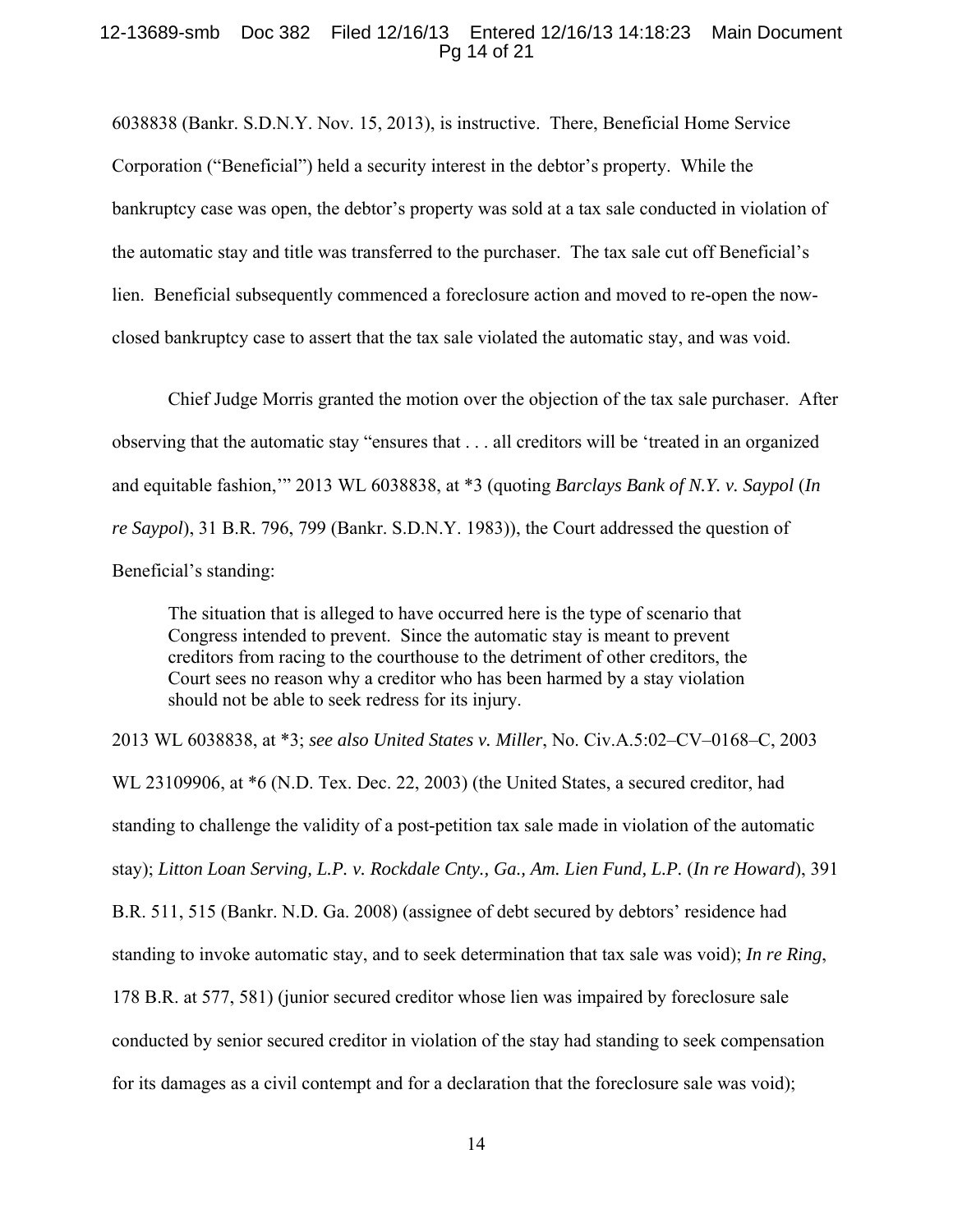# 12-13689-smb Doc 382 Filed 12/16/13 Entered 12/16/13 14:18:23 Main Document Pg 15 of 21

*Namie*, 96 B.R. at 655 (affirming an award of damages under § 362(h) in favor of a secured creditor whose collateral was seized and sold in violation of the automatic stay).<sup>10</sup>

 Here, the Movants have failed to demonstrate their standing to assert a claim under 11 U.S.C.  $\S 362(k)(1)$ . First, although the Court speculated that they might have indemnification claims under New York law, they did not offer evidence to show that they hold claims against the estate. In fact, they did not allege much less show that they are creditors.

 Second, they have failed to show that the injuries they allege fall within the zone of interests protected by the automatic stay. Clearly, the successful assertion of an estate claim by Mishmeret would cause a generalized injury to the estate and an indirect injury to all creditors by possibly reducing the pool of assets available for distribution. Every creditor could assert the same claim. Hence, only the trustee has authority to assert the claim, and this rule no doubt caused the Movants to ask for standing to the extent necessary to enforce the estate's rights. This, however, is not the injury that the Movants allege.

 In this regard, the Court asked Maiman's counsel what damages had been caused by the October 4 Letter. He responded:

 $10\,$ 10 The creditor's standing to challenge the validity of a post-petition lien or transfer that impairs its collateral may face a separate hurdle. Under 11 U.S.C. § 549(a), the trustee is granted the exclusive authority to avoid an unauthorized post-petition transfer. *See City of Farmers Branch v. Pointer* (*In re Pointer*), 952 F.2d 82, 87-88 (5th Cir. 1992). This power is subject to a statute of repose, 11 U.S.C. § 549(d), and § 549(c) protects certain good faith transferees that pay value. Yet an act in violation of the automatic stay is void, *48th St. Steakhouse, Inc. v. Rockefeller Group, Inc.* (*In re 48th St. Steakhouse, Inc.*), 835 F.2d 427, 431 (2d Cir. 1987), *cert. denied*, 485 U.S. 1035 (1988), and it is unnecessary to avoid the transfer. *See In re Killmer*, 2013 WL 6038838, at \*3 ("[A]n act entered in violation of the stay is void whether or not a party makes a motion to declare it so."). For this reason, one bankruptcy court has concluded that even non-creditor third parties have standing to seek a declaration that an action in violation of the stay is void. *Rehabilitated Inner City Hous., LLC v. Mayor and City Council of Balt. City (In re Lesick*), Adv. Proc. 05-10075, 2006 WL 2083655, at \*5 (Bankr. D.D.C. July 19, 2006) (transferee of estate property had standing to seek a declaration that a tax sale made in violation of the automatic stay that impaired its title was void.") As the Movants are not challenging a post-petition transfer and are seeking damages rather than avoidance, it is unnecessary to consider this question.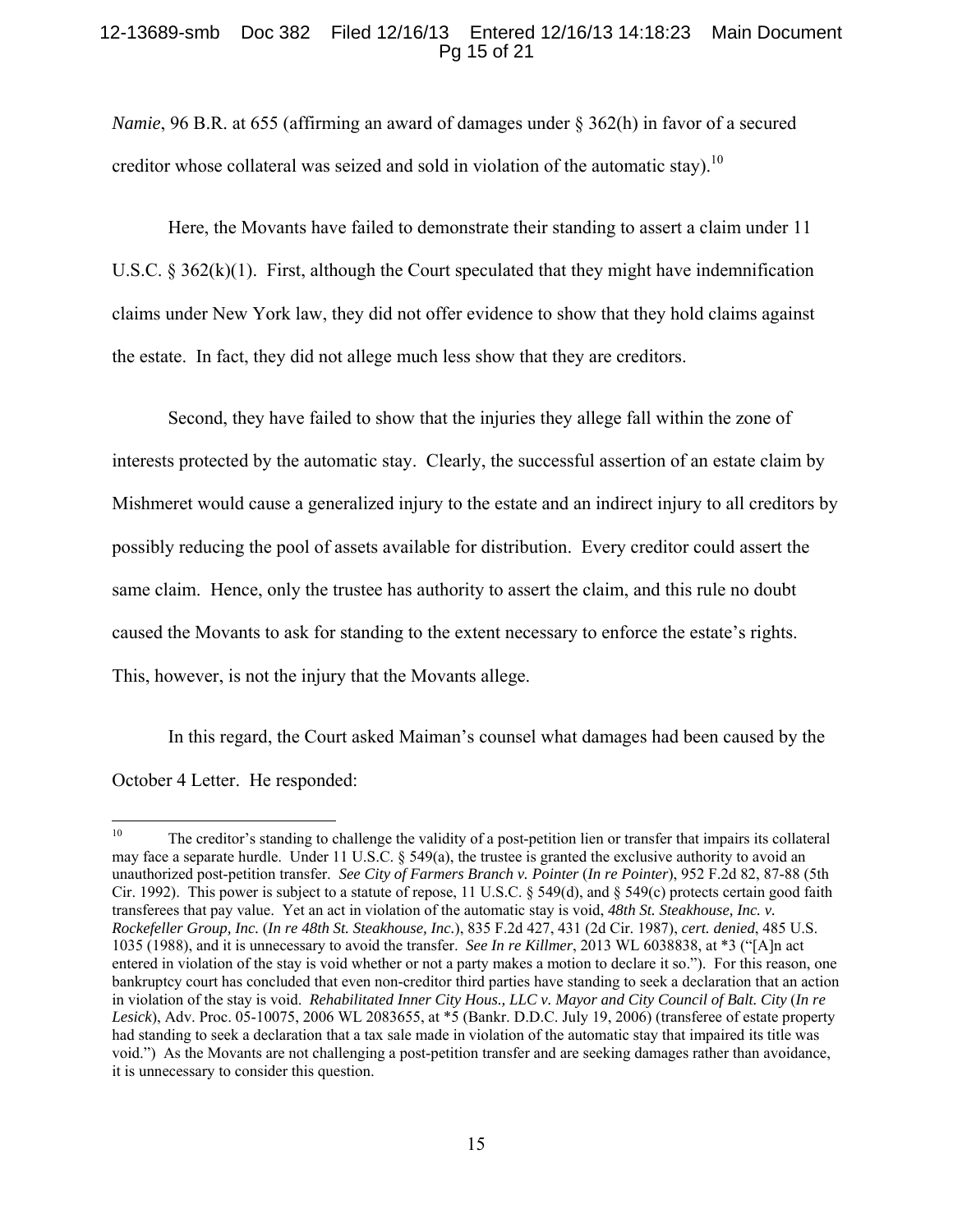#### 12-13689-smb Doc 382 Filed 12/16/13 Entered 12/16/13 14:18:23 Main Document Pg 16 of 21

Well, Your Honor, I think that the damages that we have -- the truth is that we don't know what the damages will be if this letter is not withdrawn. And the reason is that we can't let the letter with a hundred-million-dollar demand, or I guess now with series A withdrawing it's [*sic*] forty-million-dollar demand, just stay out there. We're going to have to respond. We're going to have to take action. Right.

(Tr. at 14:18-25.) In short, the Movants have or will be damaged not because they will receive a smaller distribution on their claims but because they must defend against the demand for payment. As noted, the automatic stay was designed to protect pre-petition creditors' from a grabbing creditor whose acts adversely affected their distribution; it was not designed to protect potential defendants who also happen to be creditors of the estate. *Cf. In re Sturman*, No. 10 Civ. 6725 (RJS), 2011 WL 4472412, at \*4 (S.D.N.Y. Sept. 27, 2011) (reputational injury allegedly suffered by the trustee as a result of acts in violation of the automatic stay "are too far removed from the types of harm that usually fall upon debtors and property as a result of interference with bankruptcy estates and proceedings.") Moreover, if any of the Movants are not creditors, they will still suffer precisely the same injury as the Movants that are creditors, a sure sign that the injury is unrelated to any Movant's status as a creditor. Nor have the Movants cited any authority to support their underlying contention that an individual sued by a third party in violation of the automatic stay is entitled to recover his attorneys' fees under 11 U.S.C.  $\S 362(k)(1)$ , a contention which, if accepted, would significantly alter the American Rule that each litigant must bear its own legal fees and expenses.

 Accordingly, the Court concludes that the Movants have failed to demonstrate standing to recover their legal fees and expenses under 11 U.S.C.  $\S 362(k)(1)$ .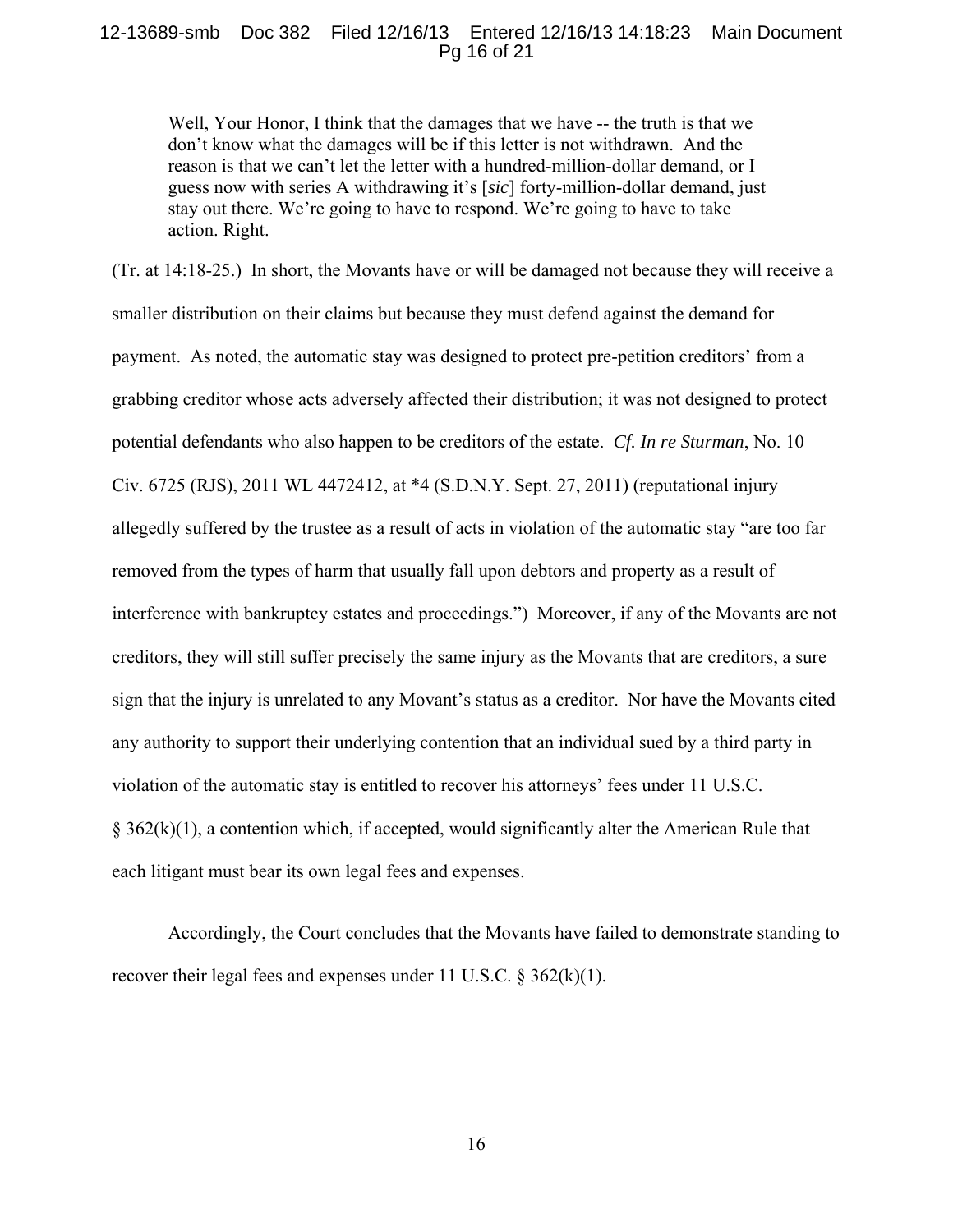#### 12-13689-smb Doc 382 Filed 12/16/13 Entered 12/16/13 14:18:23 Main Document Pg 17 of 21

# **B. The Merits of the Claim**

 Assuming that the Movants have demonstrated standing, they must prove that Mishmeret and Shapira willfully violated the automatic stay and the violation proximately caused their damages. *See Bace v. Babitt*, No. 11 Civ. 6065(PAC)(HBP), 2012 WL 2574750, at \* 3 (S.D.N.Y. July 3, 2012); *Sturman*, 2011 WL 4472412, at \*2. "Willful" in this context means "any deliberate act taken in violation of the stay, which the violator knows to be in existence." *Crysen/Montenay Energy Co.*, 902 F.2d at 1105; *accord Sturman*, 2011 WL 4472412, at \*2. A "specific intent to violate the stay is not required; instead, 'general intent in taking actions which have the effect of violating the automatic stay' is sufficient to warrant damages." *Sturman*, 2011 WL 4472412, at \*2 (quoting *In re Dominguez*, 312 B.R. 499, 508 (Bankr. S.D.N.Y. 2004)).

 The Movants have demonstrated that Mishmeret and Shapira violated the stay by demanding payment on account of an estate claim. If a cause of action is property of the estate, any "act" by a creditor to assert that claim for its personal benefit violates 11 U.S.C. § 362(a)(3). *McHale v. Alvarez* (*In re 1031 Tax Group, LLC*), 397 B.R. 670, 682 (Bankr. S.D.N.Y. 2003). State law determines whether claims belong to creditors or to the debtor prior to bankruptcy and to the estate after bankruptcy ensues. *See Sobchack v. Am. Nat'l Bank & Trust Co.* (*In re Ionosphere Clubs, Inc.*), 17 F.3d 600, 604 (2d Cir. 1994); *St. Paul Fire & Marine Ins. Co. v. PepsiCo., Inc.*, 884 F.2d at 700; *Goldin v. Primavera Familienstiftung Tag Assocs.* (*In re Granite Partners, L.P.*), 194 B.R. 318, 324-25 (Bankr. S.D.N.Y. 1996). Under New York law, claims for waste, mismanagement and breach of fiduciary duty belong to the corporation, *Amfesco Indus., Inc. v. Greenblatt*, 568 N.Y.S.2d 593, 596-97 (App. Div. 1991), and once bankruptcy ensues,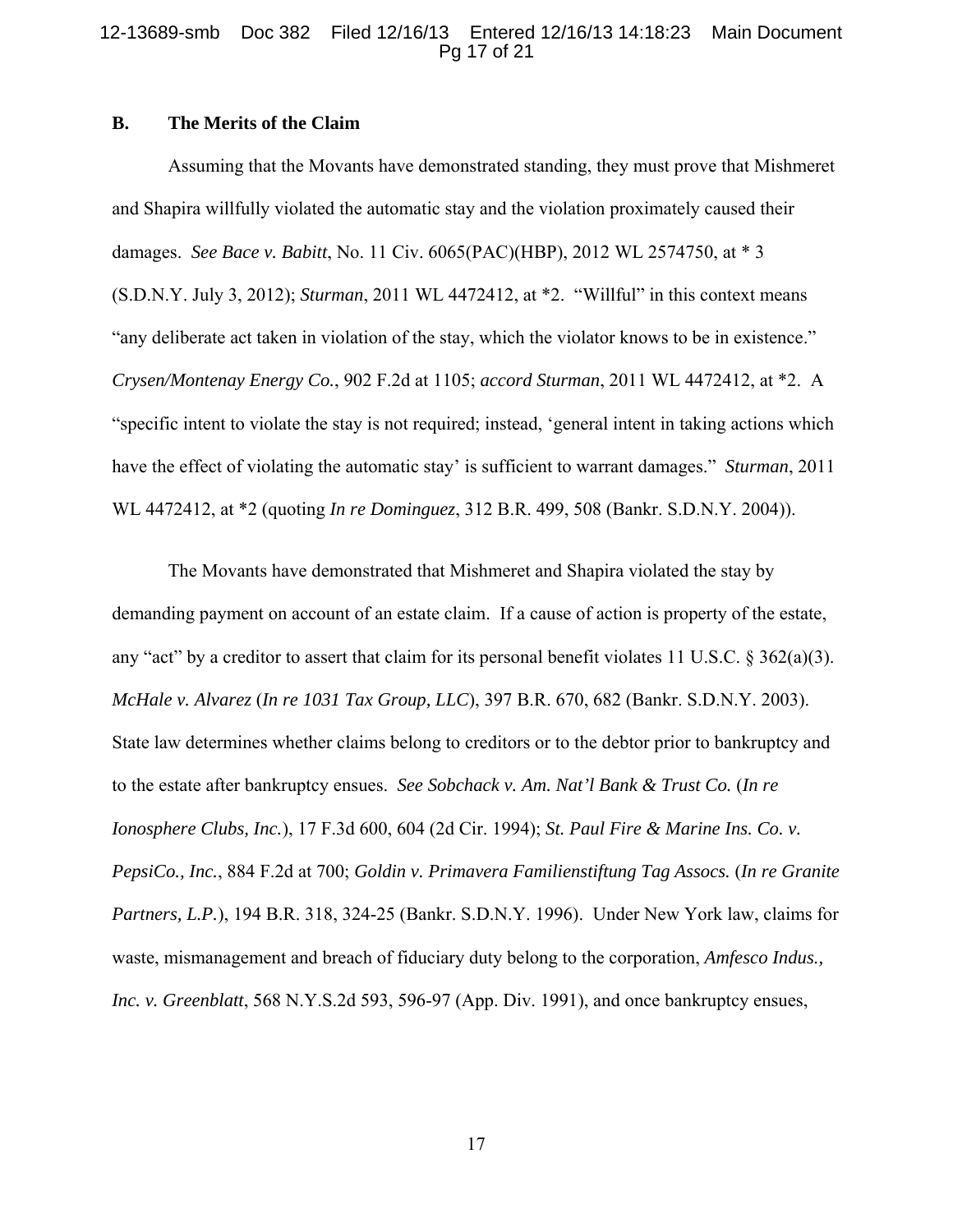# 12-13689-smb Doc 382 Filed 12/16/13 Entered 12/16/13 14:18:23 Main Document Pg 18 of 21

become property of the estate that the trustee alone has standing to assert.<sup>11</sup> *Mediators, Inc. v. Manney* (*In re Mediators, Inc.*), 105 F.3d 822, 826-27 (2d Cir. 1997) ("We agree that a bankruptcy trustee, suing on behalf of the debtor under New York law, may pursue an action for breach of fiduciary duty against the debtor's fiduciaries."); *Keene Corp. v. Coleman* (*In re Keene Corp.*), 164 B.R. 844, 853 (Bankr. S.D.N.Y. 1994) ("Section 720 of New York's Business Corporation law expressly authorizes a corporation or bankruptcy trustee to sue the corporation's officers and directors for breach of fiduciary duty, including misappropriation or diversion of assets.").

Here, Shapira deliberately sent the October 4 Letter on behalf of Mishmeret at a time when they knew of the pendency of Ampal's bankruptcy case. Mishmeret had served on the Committee during the chapter 11 and Shapira's vote was instrumental in electing Spizz as trustee. The letter demanded immediate payment or security as compensation for claims sounding in breach of fiduciary duty, waste and mismanagement, claims that belonged to the estate.12 Accordingly, the Movants made a *prima facie* showing that Mishmeret and Shapira violated the automatic stay.

 $11 -$ 11 The trustee's standing may devolve upon others if the trustee abandons the claim, *Pub. Sch. Teachers' Pension & Ret. Fund v. Ambac Fin. Group, Inc.* (*In re Ambac Fin. Group, Inc.*), 487 F. App'x 663, 665 (2d Cir. 2012), or the Court authorizes an estate representative to prosecute the claim. *See STN Enters.*, 779 F.2d at 904. Neither has occurred in this case.

<sup>&</sup>lt;sup>12</sup> Mishmeret argues that the October 4 Letter was not intended to assert estate claims, but intent to violate the stay is immaterial. Furthermore, while it is possible that the October 4 Letter also asserted direct claims, it nonetheless violated the automatic stay to the extent it also asserted estate claims. It would have been simple enough to put a disclaimer in the letter that it was not asserting estate claims and/or particularize the direct claims that it was asserting. Mishmeret, in this regard, has not identified the source of those claims under Israeli law aside from a passing reference to Israeli law in a footnote.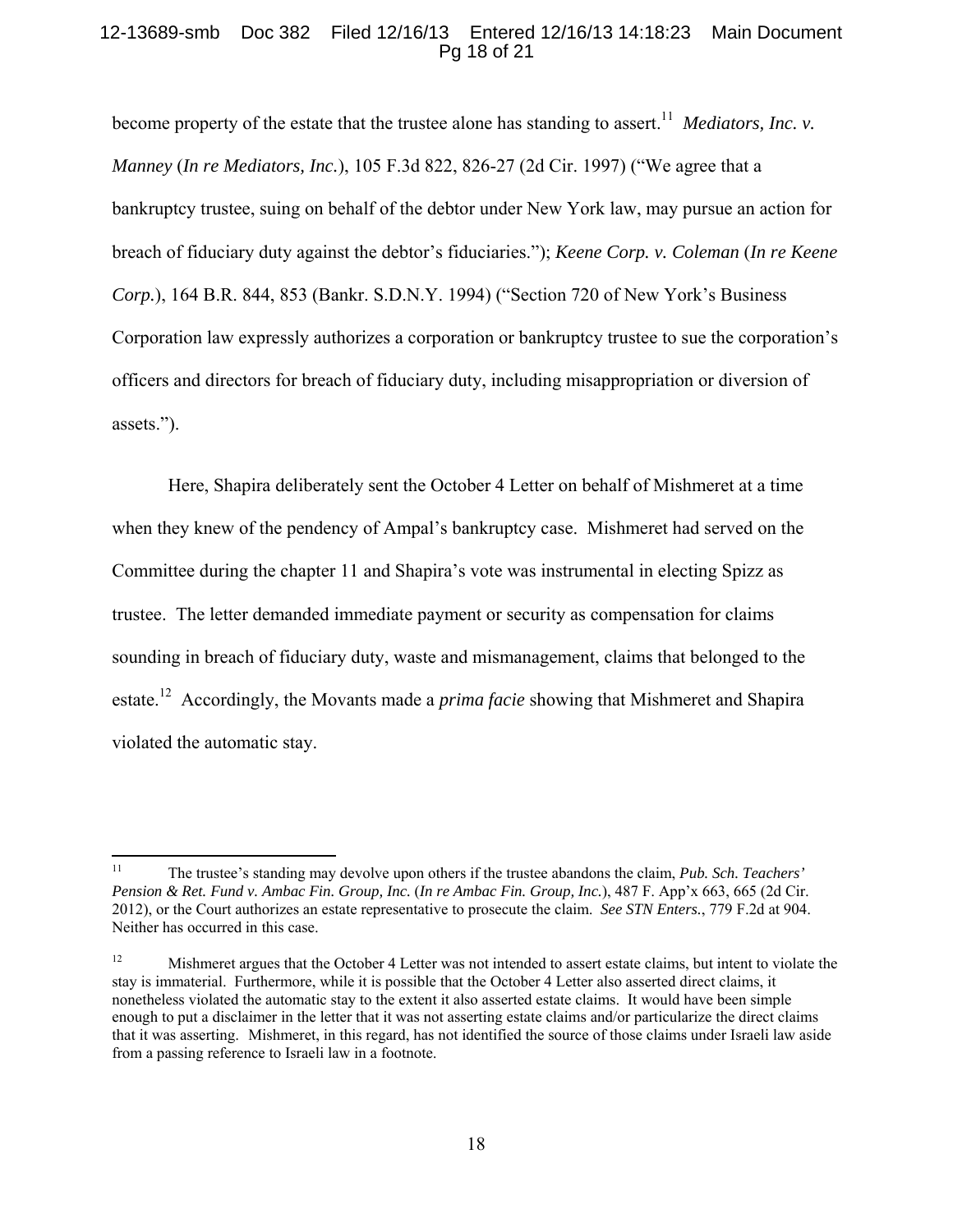#### 12-13689-smb Doc 382 Filed 12/16/13 Entered 12/16/13 14:18:23 Main Document Pg 19 of 21

 The Movants have failed, however, to identify any damages proximately caused by the stay violation other than their attorneys' fees and legal expenses incurred in responding to the October 4 Letter and prosecuting this motion. (*Motion* at ¶ 34.) While § 362(k) is designed to discourage willful violations of the automatic stay, it does not permit recovery of unnecessary litigation costs. *In re Prusan*, 495 B.R. 203, 208 (Bankr. E.D.N.Y. 2010) (quoting *In re Robinson*, 228 B.R. 75, 85 (Bankr. E.D.N.Y. 1998) (internal quotation marks omitted)). "[A]n 'excessively litigious approach' to violations of the automatic stay that do not cause damages in an[d] of themselves must be guarded against." *Yarinsky v. Saratoga Springs Plastic Surgery, PC*  (*In re Saratoga Springs Plastic Surgery, PC*), No. 1:03CV896, 2005 WL 357207, at \*5 n.4 (N.D.N.Y. Feb. 11, 2005), *aff'd*, 172 F. App'x 339 (2d Cir. 2006); *accord Sturman*, 2011 WL 4472412, at \*3, *Prusan*, 495 B.R. at 208; *In re Beebe*, 435 B.R. 95, 101 (Bankr. N.D.N.Y. 2010 Accordingly, the Court may properly decline to award attorneys' fees and costs incurred in connection with the prosecution of a willful stay violation where the only damages incurred by the injured party are the legal fees and costs incurred in bringing the motion. *Sturman*, 2011 WL 4472412, at \*4; *Beebe*, 435 B.R. at 101.

 The motion was an overreaction to the October 4 Letter, motivated by Movants' concern about being sued, and not about the size of the estate or their share of it. Before they brought the motion, Spizz advised counsel for some of the Movants that he believed that Shapira sent the October 4 Letter to preserve D&O insurance coverage, Shapira's clients had not taken any other action and Spizz would not allow the bondholders to prosecute claims that belonged to Ampal's estate. In fact, Mishmeret did not take any action against the Movants or otherwise affect their rights, and the letter did not harm the estate. The legal fees and expenses that the Movants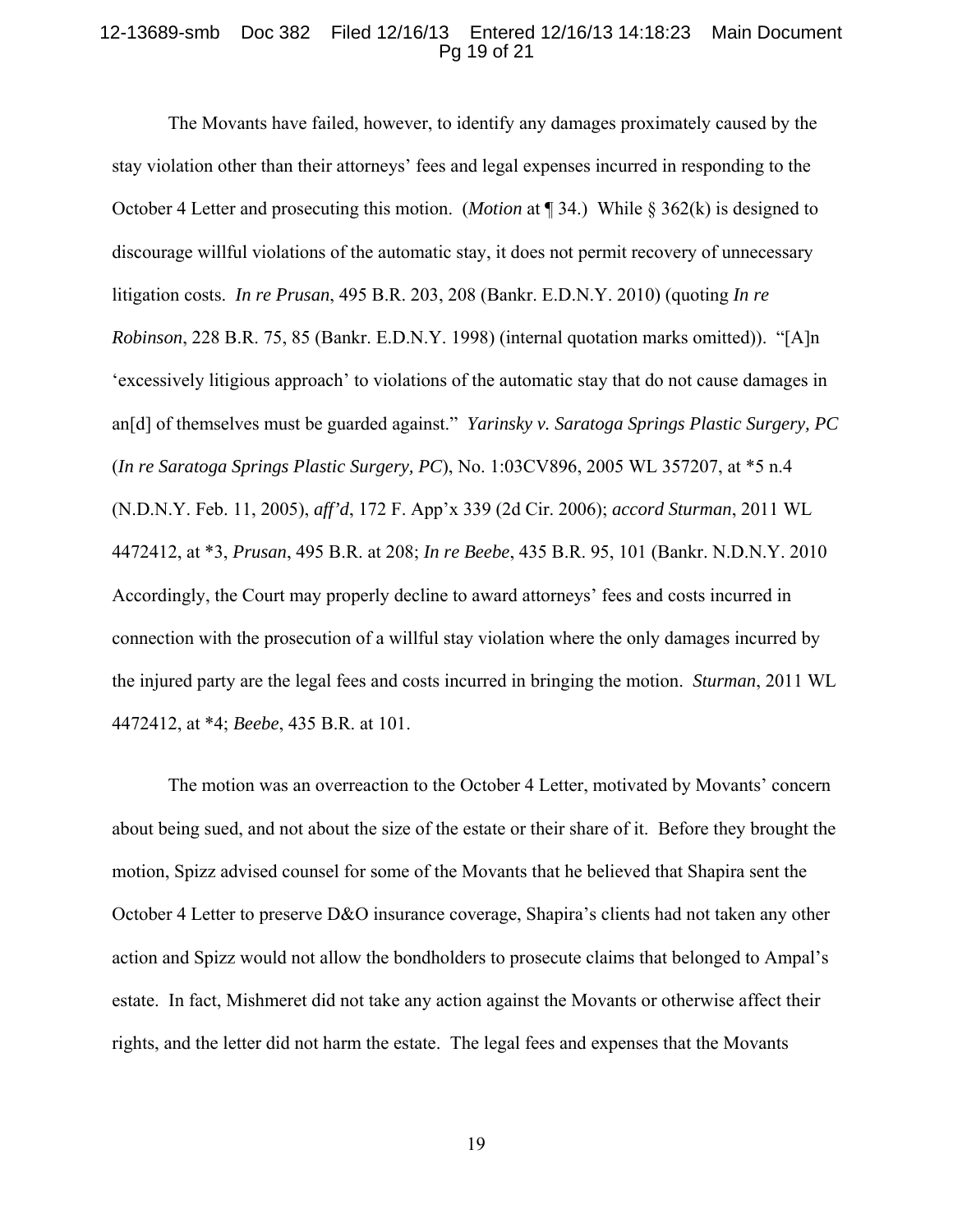#### 12-13689-smb Doc 382 Filed 12/16/13 Entered 12/16/13 14:18:23 Main Document Pg 20 of 21

incurred in first demanding that Spizz take action and then taking action themselves were unnecessary, and in the absence of any other actual damages, do not merit an award.

 The Movants are also not entitled to recover punitive damages. To recover punitive damages, a movant must show that he suffered actual damages, *Prusan*, 495 B.R. at 207, and the violator acted maliciously or in bad faith. *Crysen/Montenay Energy Co.*, 902 F.2d at 1105. As just stated, the Movants did not suffer any actual damages and their motion does not support a suggestion much less a finding of malice or bad faith.

# **C. Discharging Shapira**

 Finally, the Movants ask the Court to direct Spizz to terminate Shapira's representation of the non-debtor subsidiaries. Spizz retained Shapira to represent Ampal's non-debtor subsidiaries in his capacity as trustee of Ampal, their sole shareholder. Spizz followed this route after he applied to retain Shapira as special counsel to the estate, met with vigorous opposition and withdrew the application at the Court's suggestion. In addition, the retention by the subsidiaries instead of Ampal made sense. The subsidiaries rather than Ampal needed the representation, they rather than Ampal were going to pay Shapira's bills and Spizz could get the benefit of Shapira's representation without the cost by speaking to him at any time. Nevertheless, the October 4 Letter resurrected the concerns of conflict that triggered Maiman's earlier objection to Shapira's retention.

 At oral argument, the Court also expressed a concern that Shapira faced a conflict. The estate and Mishmeret each have an interest in the D&O insurance proceeds, a finite fund. Shapira might seek to recover those proceeds for Mishmeret at the expense of the estate. Furthermore, as discussed earlier, Shapira cast the votes that elected Shapira, Spizz immediately